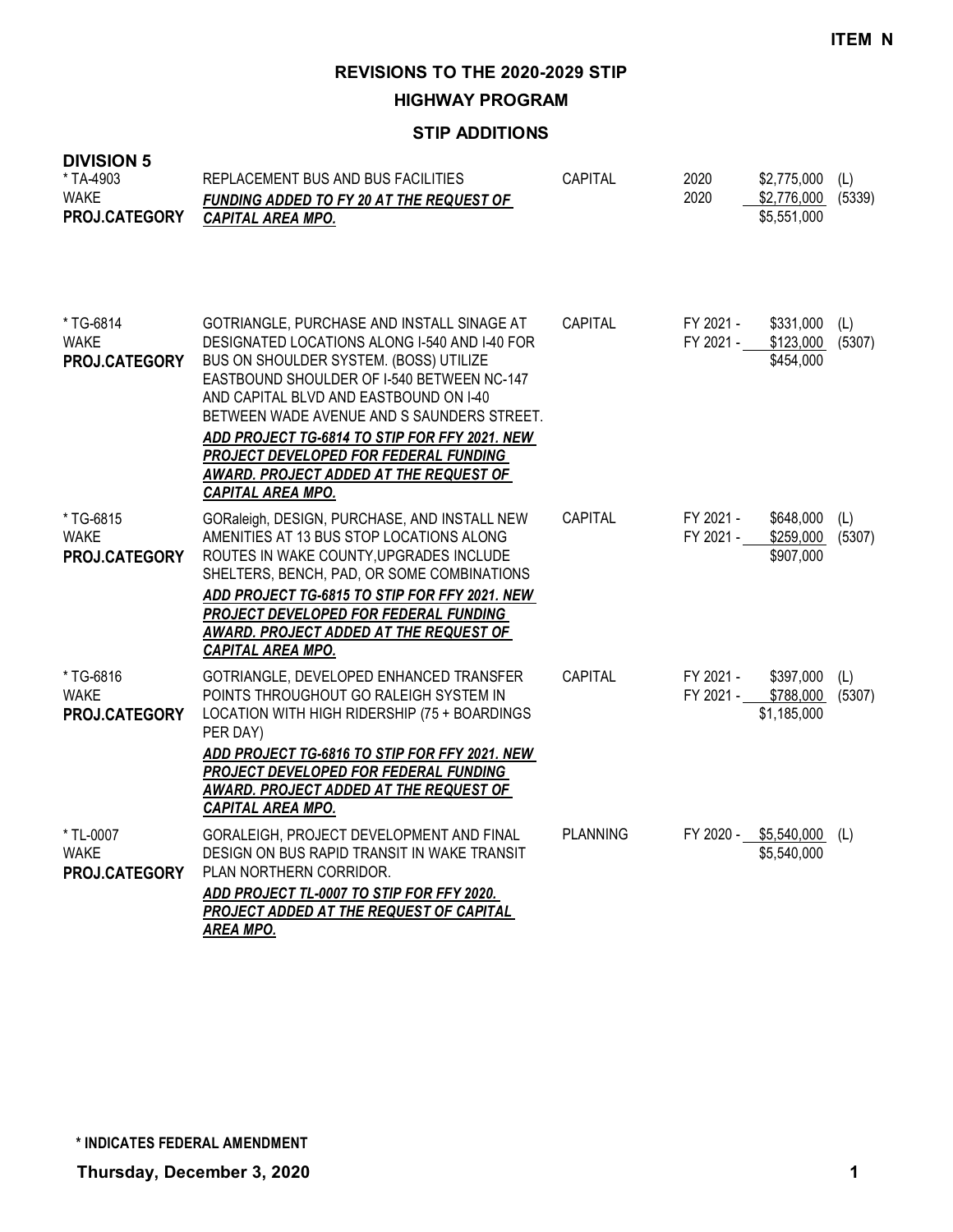**HIGHWAY PROGRAM**

#### **STIP ADDITIONS**

| <b>DIVISION 5</b><br>* TL-0008<br><b>WAKE</b><br><b>DURHAM</b><br>PROJ.CATEGORY                        | GOTRIANGLE, EARLY PROJECT DEVELOPMENT<br>ACTIVITIES FOR COMMUTER RAIL FROM GARNER TO<br><b>WESTERN DURHAM</b><br>ADD PROJECT TL-0008 TO STIP FOR FFY 2020.<br><b>PROJECT ADDED AT THE REQUEST OF CAPITAL</b><br><b>AREA MPO.</b>                                                                            | <b>PLANNING</b>                                         |                                                                            | FY 2021 - \$9,200,000 (L)<br>\$9,200,000                                               |                                                 |
|--------------------------------------------------------------------------------------------------------|-------------------------------------------------------------------------------------------------------------------------------------------------------------------------------------------------------------------------------------------------------------------------------------------------------------|---------------------------------------------------------|----------------------------------------------------------------------------|----------------------------------------------------------------------------------------|-------------------------------------------------|
| * TM-0026<br><b>WAKE</b><br>PROJ.CATEGORY                                                              | GOAPEX, CONSTRUCT IMPROVEMENTS AT 41<br>PROPOSED BUS STOPS TO SERVE THE FIRST LOCAL<br>BUS ROUTE IN THE TOWN OF APEX CALLED APEX<br>ROUTE 1<br>ADD PROJECT TM-0026 TO STIP FOR FFY 2021. NEW<br>PROJECT DEVELOPED FOR FEDERAL FUNDING<br>AWARD. PROJECT ADDED AT THE REQUEST OF<br><b>CAPITAL AREA MPO.</b> | CAPITAL                                                 | FY 2021 -<br>FY 2021 -                                                     | \$183,000<br>\$427,000<br>\$610,000                                                    | (L)<br>(5307)                                   |
| <b>DIVISION 7</b><br>* TG-6173B<br><b>GUILFORD</b><br>PROJ.CATEGORY                                    | ROUTINE CAPITAL, PREVENTIVE MAINTENANCE,<br>SECURITY AND PESSENGER AMENITIES. PIEDMONT<br>AUTHORITY FOR REGIONAL TRANSPORTATION<br><b>MODIFYING THE FEDERAL FUNDS RECEIVED FROM</b><br>FTA ADMINISTERED BY PTD BASED ON FY 2020-21<br><b>GRANTS</b>                                                         | CAPITAL                                                 | FY 2021 -<br>FY 2021 -<br>FY 2022 -<br>FY 2022 -<br>FY 2023 -<br>FY 2023 - | \$13,000<br>\$500,000<br>\$13,000<br>\$500,000<br>\$13,000<br>\$500,000<br>\$1,539,000 | (L)<br>(5307)<br>(L)<br>(5307)<br>(L)<br>(5307) |
| <b>DIVISION 11</b><br>* BR-0109<br>YADKIN<br>PROJ.CATEGORY<br><b>HWY FUNDS</b>                         | SR 1512, REPLACE BRIDGE 980080 OVER UT TO<br><b>FARMERS CREEK.</b><br><b>PROJECT ADDED AT REQUEST OF STRUCTURES</b><br><b>MANAGEMENT UNIT. THIS ACTION IS A CORRECTION</b><br><u>FROM THE OCTOBER ITEM N AGENDA ACTION.</u>                                                                                 | RIGHT-OF-WAY<br>CONSTRUCTION                            | FY 2022 -<br>FY 2023 -                                                     | \$3,000<br>\$900,000<br>\$903,000                                                      | (HFB)<br>(HFB)                                  |
|                                                                                                        | <b>STIP MODIFICATIONS</b>                                                                                                                                                                                                                                                                                   |                                                         |                                                                            |                                                                                        |                                                 |
| <b>DIVISION 1</b><br>* R-2574<br><b>CURRITUCK</b><br><b>CAMDEN</b><br>PROJ.CATEGORY<br><b>REGIONAL</b> | US 158 (SHORTCUT ROAD), EAST OF NC 34<br>(SHAWBORO ROAD) AT BELCROSS IN CAMDEN<br>COUNTY TO US 158/NC 168 (CARATOKE HIGHWAY) IN<br>CURRITUCK COUNTY. WIDEN TO MULTI-LANES.<br><b>COST INCREASE EXCEEDING \$2 MILLION AND 25%</b>                                                                            | RIGHT-OF-WAY<br><b>UTILITIES</b><br><b>BUILD NC CON</b> | FY 2026 -<br>FY 2027 -<br>FY 2026 -<br>FY 2028 -<br>FY 2029 -              | \$5,865,000<br>\$5,865,000<br>\$3,103,000<br>\$6,006,000<br>\$6,006,000                | (T)<br>(T)<br>(T)<br>(T)<br>(T)                 |

*THRESHOLDS.*

CONSTRUCTION FY 2028 - \$3,500,000 (T) \$108,423,000

POST YR- \$78,078,000 (T)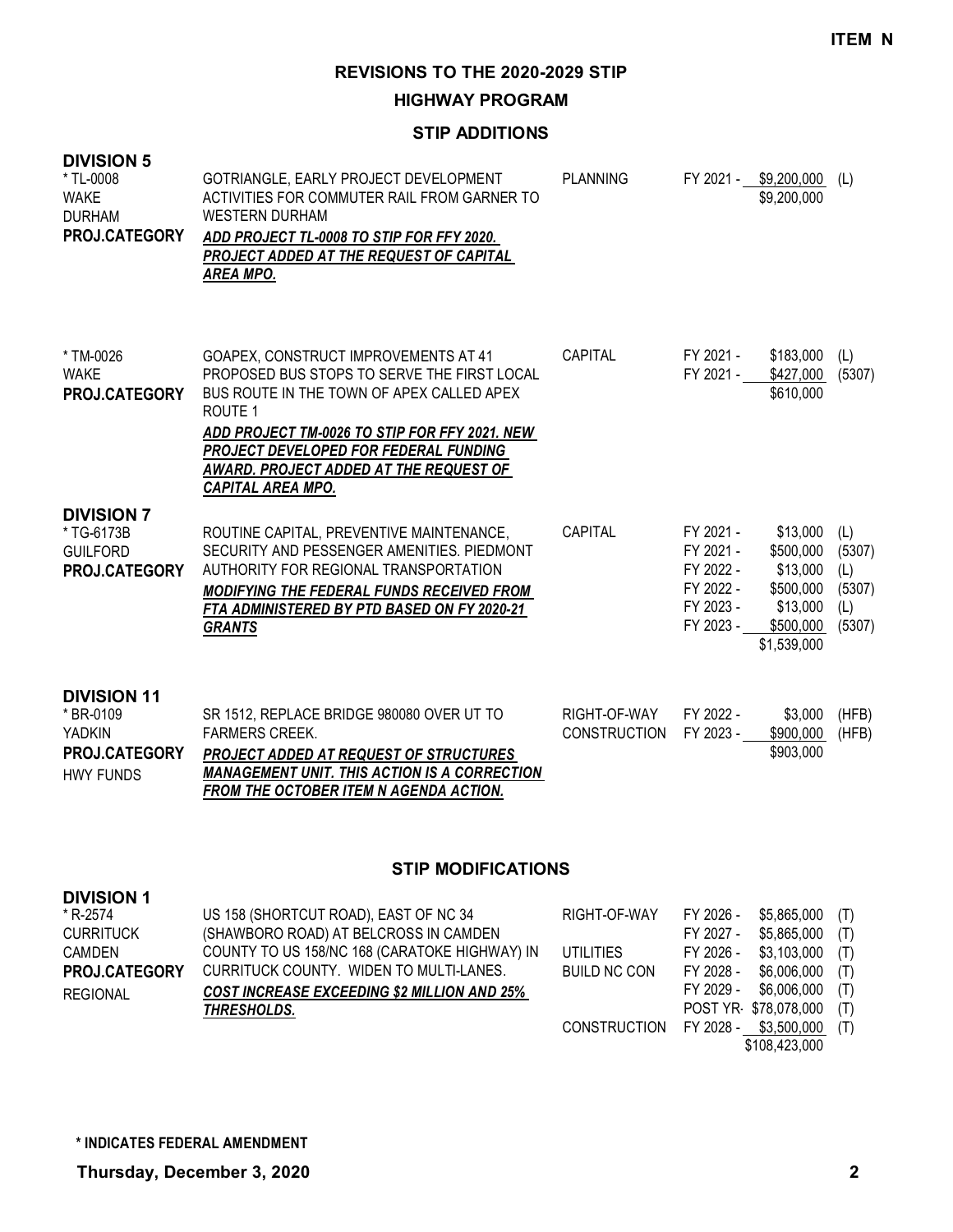**HIGHWAY PROGRAM**

| <b>DIVISION 1</b><br>* R-5739<br><b>NORTHAMPTON</b><br>PROJ.CATEGORY<br><b>DIVISION</b> | NC 46, NC 48 IN GASTON TO THE VIRGINIA STATE<br>LINE. UPGRADE AND WIDEN EXISTING FACILITY.<br><b>COST INCREASE EXCEEDING \$2 MILLION AND 25%</b><br>THRESHOLDS.                                                                   | RIGHT-OF-WAY<br><b>CONSTRUCTION</b>                     | FY 2023 -<br>\$100,000<br>FY 2025 -<br>\$7,666,000<br>FY 2026 -<br>\$7,667,000<br>FY 2027 - \$7,667,000<br>\$23,100,000 | (T)<br>(T)<br>(T)<br>(T)      |
|-----------------------------------------------------------------------------------------|-----------------------------------------------------------------------------------------------------------------------------------------------------------------------------------------------------------------------------------|---------------------------------------------------------|-------------------------------------------------------------------------------------------------------------------------|-------------------------------|
| * U-5939<br>PASQUOTANK<br>PROJ.CATEGORY<br><b>REGIONAL</b>                              | US 17 BUSINESS, SR 1145 (OAK STUMP ROAD).<br>IMPROVE INTERSECTION.<br><b>COST INCREASE EXCEEDING \$2 MILLION AND 25%</b><br>THRESHOLDS.                                                                                           | RIGHT-OF-WAY<br><b>UTILITIES</b><br><b>CONSTRUCTION</b> | FY 2022 -<br>\$240,000<br>FY 2022 -<br>\$40,000<br>FY 2022 -<br>\$3,650,000<br>FY 2023 -<br>\$3,650,000<br>\$7,580,000  | (T)<br>(T)<br>(T)<br>(T)      |
| <b>DIVISION 2</b><br>B-5614<br><b>BEAUFORT</b><br>PROJ.CATEGORY<br><b>DIVISION</b>      | SR 1112 (MOUTH OF THE CREEK ROAD), REPLACE<br>BRIDGE 060009 OVER BLOUNTS CREEK.<br>TO BETTER ALIGN LETTING WITH MORATORIUM<br><b>RESTRICTION, DELAY RIGHT-OF-WAY FROM FY 20 TO</b><br>FY 21 AND CONSTRUCTION FROM FY 21 TO FY 22. | RIGHT-OF-WAY<br><b>CONSTRUCTION</b>                     | FY 2021 -<br>\$319,000<br>FY 2022 -<br>\$3,900,000<br>FY 2023 -<br>\$3,900,000<br>\$8,119,000                           | (BGOFF)<br>(BGOFF)<br>(BGOFF) |
| B-5995<br><b>PAMLICO</b><br>PROJ.CATEGORY<br><b>DIVISION</b>                            | SR 1302 (JANIERO ROAD), REPLACE BRIDGE 680057<br><b>OVER DAWSON CREEK.</b><br>TO ASSIST IN BALANCING FUNDS, DELAY RIGHT-OF-<br><b>WAY FROM FY 21 TO FY 22.</b>                                                                    | RIGHT-OF-WAY<br><b>CONSTRUCTION</b>                     | FY 2022 -<br>\$600,000<br>FY 2022 -<br>\$3,000,000<br>FY 2023 -<br>\$3,000,000<br>\$6,600,000                           | (BGOFF)<br>(BGOFF)<br>(BGOFF) |
| * R-2553A<br><b>LENOIR</b>                                                              | US 70 (FUTURE I-42), EXISTING FREEWAY NEAR<br>LAGRANGE TO SR 1522 (ALBERT SUGGS ROAD).<br><b>COST INCREASE EXCEEDING \$2 MILLION AND 25%</b><br><b>THRESHOLDS.</b>                                                                | RIGHT-OF-WAY<br><b>UTILITIES</b><br><b>CONSTRUCTION</b> | POST YR \$45,842,000<br>\$1,447,000<br>POST YR-<br>POST YR \$44,000,000<br>\$91,289,000                                 | (T)<br>(T)<br>(T)             |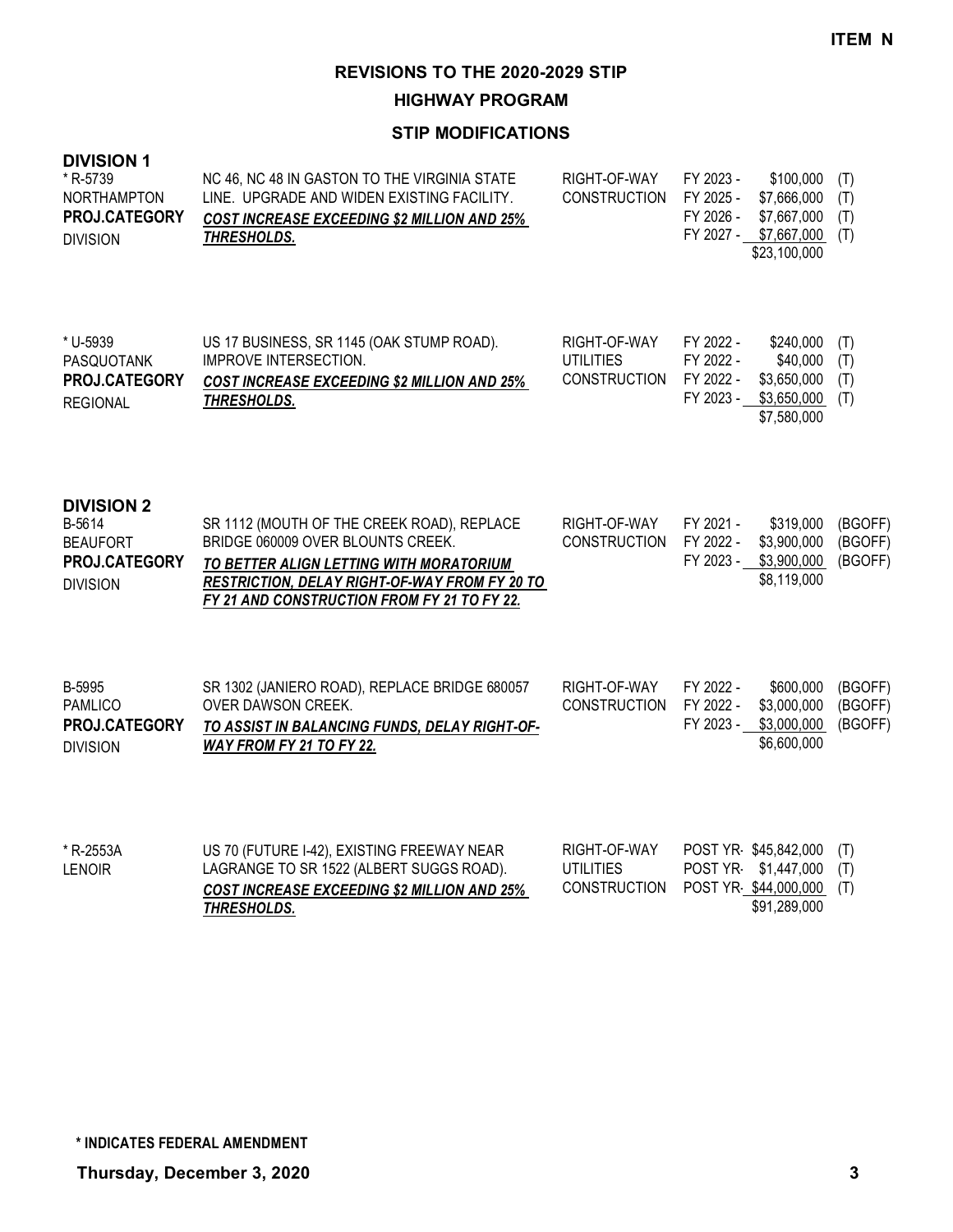**HIGHWAY PROGRAM**

| <b>DIVISION 2</b><br>* R-2553C<br><b>LENOIR</b><br>PROJ.CATEGORY<br><b>STATEWIDE</b> | US 70 (FUTURE I-42), KINSTON BYPASS, NC 148<br>(HARVEY PARKWAY) TO US 70 EAST OF NC 58.<br><b>COST INCREASE EXCEEDING \$2 MILLION AND 25%</b><br>THRESHOLDS.                                                                                                           | RIGHT-OF-WAY<br><b>UTILITIES</b><br><b>CONSTRUCTION</b> | FY 2026 - \$18,382,000<br>FY 2027 - \$18,383,000<br>FY 2028 - \$18,383,000<br>\$1,809,000<br>FY 2026 -<br>FY 2027 -<br>\$1,808,000<br>POST YR \$110,000,000<br>\$168,765,000 | (T)<br>(T)<br>(T)<br>(T)<br>(T)<br>(T) |
|--------------------------------------------------------------------------------------|------------------------------------------------------------------------------------------------------------------------------------------------------------------------------------------------------------------------------------------------------------------------|---------------------------------------------------------|------------------------------------------------------------------------------------------------------------------------------------------------------------------------------|----------------------------------------|
| * R-2553D<br><b>JONES</b><br><b>LENOIR</b>                                           | US 70 (FUTURE I-42), EAST OF NC 58 TO EAST OF SR<br>1002 (WYSE FORK ROAD).<br><b>COST INCREASE EXCEEDING \$2 MILLION AND 25%</b><br><b>THRESHOLDS.</b>                                                                                                                 | RIGHT-OF-WAY<br><b>UTILITIES</b><br><b>CONSTRUCTION</b> | POST YR \$14,731,000<br>POST YR<br>\$1,964,000<br>POST YR \$60,000,000<br>\$76,695,000                                                                                       | (T)<br>(T)<br>(T)                      |
| <b>DIVISION 3</b><br>* AV-5744<br><b>PENDER</b><br>PROJ.CATEGORY<br><b>DIVISION</b>  | HENDERSON FIELD (ACZ), EXTEND RUNWAY TO 5500<br>FEET.<br><b>COST INCREASE EXCEEDING \$2 MILLION AND 25%</b><br>THRESHOLDS.                                                                                                                                             | RIGHT-OF-WAY<br><b>CONSTRUCTION</b>                     | FY 2021 -<br>\$600,000<br>FY 2022 -<br>\$9,744,000<br>FY 2023 - \$9,744,000<br>\$20,088,000                                                                                  | (T)<br>(T)<br>(T)                      |
| * AV-5815<br><b>PENDER</b><br>PROJ.CATEGORY<br><b>DIVISION</b>                       | HENDERSON FIELD (ACZ), APRON EXPANSION.<br><b>COST INCREASE EXCEEDING \$2 MILLION AND 25%</b><br><b>THRESHOLDS.</b>                                                                                                                                                    | <b>CONSTRUCTION</b>                                     | FY 2024 - \$5,329,000<br>\$5,329,000                                                                                                                                         | (T)                                    |
| EB-6027<br>NEW HANOVER<br>PROJ.CATEGORY<br><b>DIVISION</b>                           | SR 1403 (MIDDLE SOUND LOOP), CONSTRUCT MULTI-<br>USE PATH SOUTH OF MARKET STREET FROM RED<br>CEDAR ROAD TO EXISTING TRAIL AT CORNER OF<br>MARKET STREET AND MIDDLE SOUND LOOP ROAD.<br>TO ASSIST IN BALANCING FUNDS, DELAY<br><b>CONSTRUCTION FROM FY 21 TO FY 22.</b> | RIGHT-OF-WAY<br><b>CONSTRUCTION</b>                     | FY 2021 -<br>$$500,000$ (L)<br>FY 2022 - \$1,000,000<br>\$1,500,000                                                                                                          | (L)                                    |
| EB-6028<br><b>NEW HANOVER</b><br>PROJ.CATEGORY<br><b>DIVISION</b>                    | WILMINGTON, CONSTRUCT SIGNALIZED PEDESTRIAN<br>CROSSING AT US 17 BUSINESS (MARKET STREET)<br>AND 21ST STREET.<br>TO ASSIST IN BALANCING FUNDS, DELAY<br><b>CONSTRUCTION FROM FY 20 TO FY 21.</b>                                                                       | <b>CONSTRUCTION</b>                                     | FY 2021 -<br>\$100,000<br>FY 2021 -<br>\$25,000<br>\$125,000                                                                                                                 | (TADA)<br>(L)                          |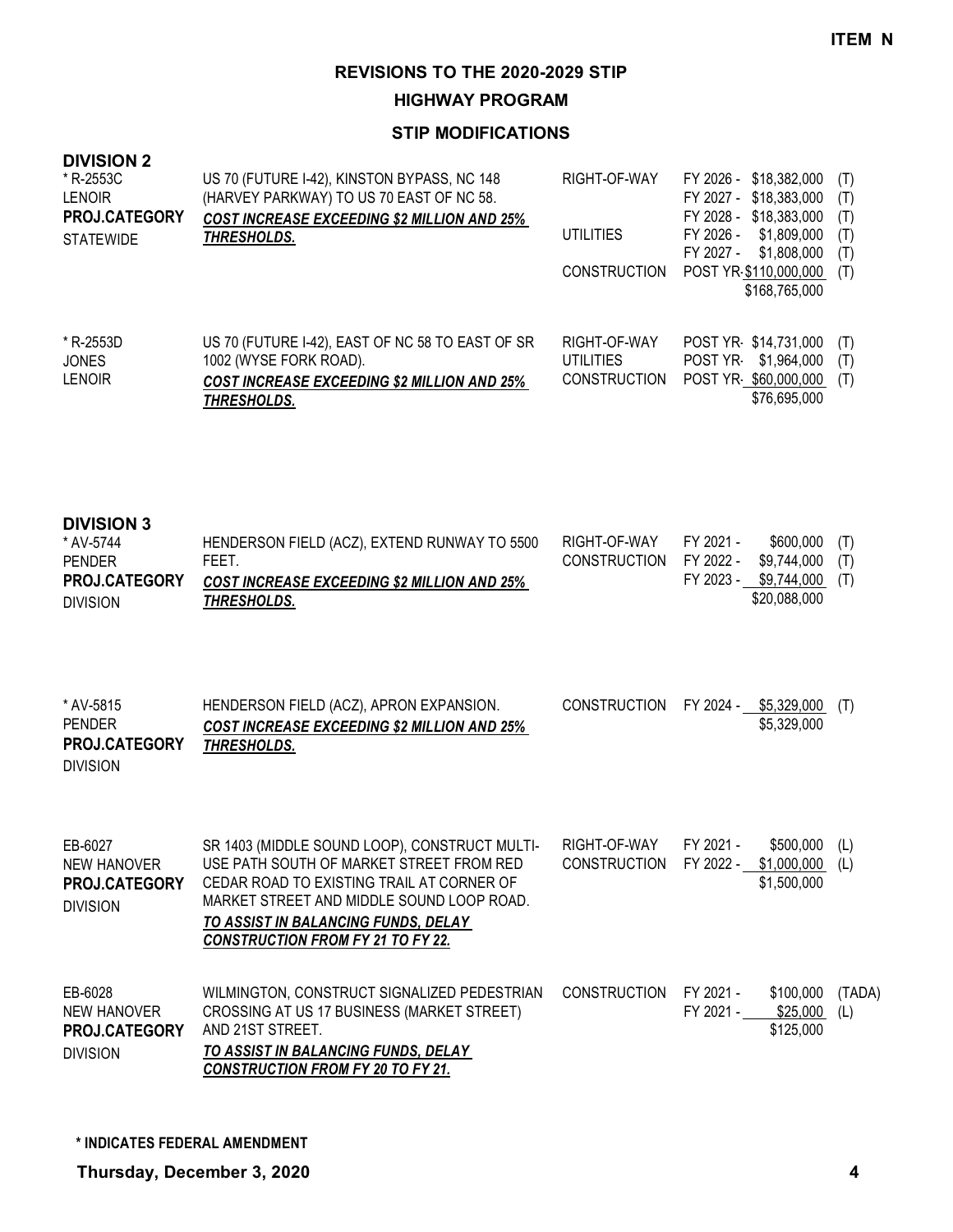**HIGHWAY PROGRAM**

| <b>DIVISION 3</b><br>EB-6029<br><b>NEW HANOVER</b><br>PROJ.CATEGORY<br><b>DIVISION</b> | CLARENDON AVENUE, CONSTRUCT MULTI-USE PATH<br>ALONG CLARENDON AVENUE FROM 4TH STREET TO<br>SR 1573 (DOW ROAD).<br>TO ASSIST IN BALANCING FUNDS, DELAY<br><b>CONSTRUCTION FROM FY 20 TO FY 21.</b>                                                                                                                   | <b>CONSTRUCTION</b>                                       | FY 2021 -<br>FY 2021 -                                                     | \$516,000<br>\$129,000<br>\$645,000                                              | (TADA)<br>(L)                                   |
|----------------------------------------------------------------------------------------|---------------------------------------------------------------------------------------------------------------------------------------------------------------------------------------------------------------------------------------------------------------------------------------------------------------------|-----------------------------------------------------------|----------------------------------------------------------------------------|----------------------------------------------------------------------------------|-------------------------------------------------|
| EB-6034<br><b>BRUNSWICK</b><br>PROJ.CATEGORY<br><b>DIVISION</b>                        | SR 1144 (FIRST STREET), CONSTRUCTION OF BIKE<br>LANES ON BOTH SIDES OF FIRST STREET FROM<br>RALEIGH STREET TO BEAUFORT STREET IN OCEAN<br><b>ISLE BEACH.</b><br>TO ASSIST IN BALANCING FUNDS, DELAY RIGHT-OF-<br><b>WAY FROM FY 20 TO FY 21 AND CONSTRUCTION</b><br><b>FROM FY 21 TO FY 22.</b>                     | RIGHT-OF-WAY<br><b>CONSTRUCTION</b>                       | FY 2021 -<br>FY 2021 -<br>FY 2022 -<br>FY 2022 -                           | \$77,000<br>\$63,000<br>\$396,000<br>\$252,000<br>\$788,000                      | (TADA)<br>(L)<br>(BGDA)<br>(L)                  |
| U-5788<br><b>BRUNSWICK</b><br>PROJ.CATEGORY<br><b>DIVISION</b>                         | US 17 BUSINESS (MAIN STREET), WALL<br>STREET/SHALLOTTE AVENUE. REALIGN<br>INTERSECTION.<br><b>ACCELERATE CONSTRUCTION FROM FY 22 TO FY 21</b><br>TO COORDINATE LETTING WITH TOWN OF<br><b>SHALLOTTE'S PROJECT.</b>                                                                                                  | <b>CONSTRUCTION</b>                                       | FY 2021 -                                                                  | \$700,000<br>\$700,000                                                           | (T)                                             |
| U-5926<br>NEW HANOVER<br>PROJ.CATEGORY<br><b>DIVISION</b>                              | NEW ROUTE, SR 1302 (23RD STREET) TO 26TH<br>STREET. CONSTRUCT ROUTE ON NEW LOCATION.<br>ECONOMIC DEVELOPMENT PROJECT.<br>TO ASSIST IN BALANCING FUNDS, DELAY RIGHT-OF-<br>WAY FROM FY 20 TO FY 22.                                                                                                                  | RIGHT-OF-WAY<br><b>CONSTRUCTION</b>                       | FY 2022 -<br>FY 2022 -<br>FY 2022 -<br>FY 2022 -                           | \$225,000<br>\$225,000<br>\$2,436,000<br>\$2,436,000<br>\$5,322,000              | (T)<br>(L)<br>(T)<br>(L)                        |
| U-6233<br>NEW HANOVER<br>PROJ.CATEGORY<br><b>DIVISION</b>                              | CAROLINA BEACH, CONSTRUCT NEW TRAFFIC<br>SIGNAL AND IMPROVE PEDESTRIAN<br>ACCOMMODATIONS AT THE INTERSECTION OF US<br>421 (LAKE PARK BOULEVARD) AND HAMLET AVENUE<br>IN CAROLINA BEACH.<br>TO ASSIST IN BALANCING FUNDS, DELAY RIGHT-OF-<br>WAY FROM FY 20 TO FY 21 AND CONSTRUCTION<br><b>FROM FY 21 TO FY 22.</b> | <b>ENGINEERING</b><br>RIGHT-OF-WAY<br><b>CONSTRUCTION</b> | FY 2020 -<br>FY 2020 -<br>FY 2021 -<br>FY 2021 -<br>FY 2022 -<br>FY 2022 - | \$2,000<br>\$6,000<br>\$10,000<br>\$40,000<br>\$42,000<br>\$170,000<br>\$270,000 | (S)<br>(BGDA)<br>(S)<br>(BGDA)<br>(S)<br>(BGDA) |
| <b>DIVISION 4</b><br>* I-5932A<br><b>HALIFAX</b><br>PROJ.CATEGORY<br><b>STATEWIDE</b>  | I-95, NC 561 (MILE MARKER 160) TO MILE MARKER 167.<br><b>COST INCREASE EXCEEDING \$2 MILLION AND 25%</b><br>THRESHOLDS.                                                                                                                                                                                             | <b>CONSTRUCTION</b>                                       | FY 2021 -                                                                  | \$4,500,000<br>FY 2022 - \$4,500,000<br>\$9,000,000                              | (BGLT5)<br>(BGLT5)                              |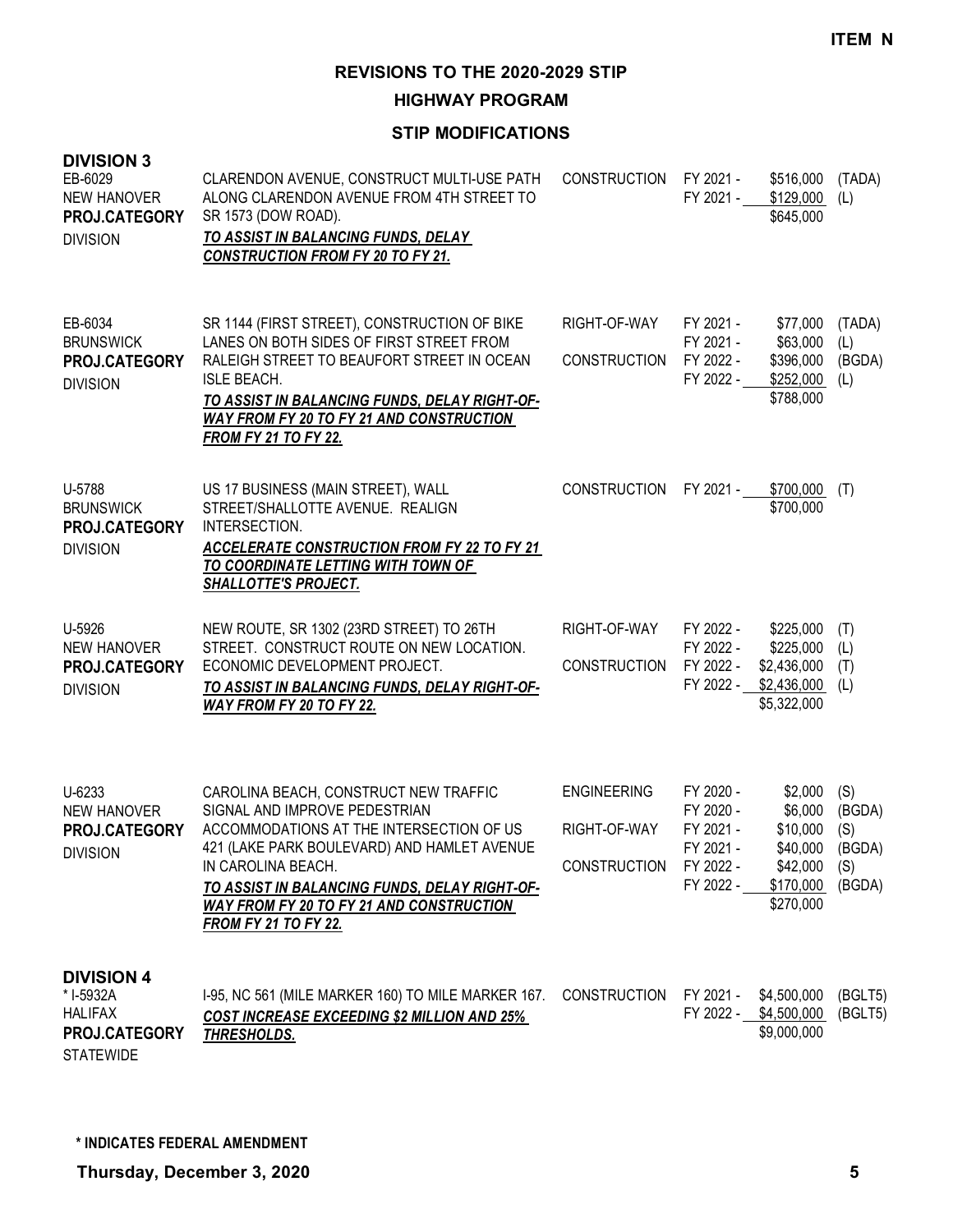**HIGHWAY PROGRAM**

| <b>DIVISION 4</b><br>* I-5932B<br><b>HALIFAX</b><br>PROJ.CATEGORY<br><b>STATEWIDE</b> | 1-95, NC 481 (MILE MARKER 154) TO NC 561 (MILE<br>MARKER 160)<br><b>COST INCREASE EXCEEDING \$2 MILLION AND 25%</b><br><u>THRESHOLDS.</u>                                                                                                                                                                                           | <b>CONSTRUCTION</b>                                     | FY 2025 -                                                                  | \$4,250,000<br>FY 2026 - \$4,250,000<br>\$8,500,000                                                                                                                                                              | (BGLT5)<br>(BGLT5)                                   |
|---------------------------------------------------------------------------------------|-------------------------------------------------------------------------------------------------------------------------------------------------------------------------------------------------------------------------------------------------------------------------------------------------------------------------------------|---------------------------------------------------------|----------------------------------------------------------------------------|------------------------------------------------------------------------------------------------------------------------------------------------------------------------------------------------------------------|------------------------------------------------------|
| * R-5829A<br><b>WAYNE</b><br><b>JOHNSTON</b><br>PROJ.CATEGORY<br><b>STATEWIDE</b>     | US 70, US 70 BYPASS TO WEST OF SR 1229 (LUBE<br>SMITH ROAD). UPGRADE TO FREEWAY STANDARDS.<br>TO ASSIST IN BALANCING FUNDS, DELAY RIGHT-OF-<br>WAY FROM FY 23 TO FY 25.                                                                                                                                                             | RIGHT-OF-WAY<br><b>UTILITIES</b><br><b>CONSTRUCTION</b> | FY 2025 -                                                                  | FY 2025 - \$10,797,000<br>FY 2026 - \$10,798,000<br>FY 2027 - \$10,798,000<br>\$9,209,000<br>FY 2027 - \$30,725,000<br>FY 2028 - \$30,725,000<br>FY 2029 - \$30,725,000<br>POST YR \$30,725,000<br>\$164,502,000 | (T)<br>(T)<br>(T)<br>(T)<br>(T)<br>(T)<br>(T)<br>(T) |
| <b>DIVISION 5</b><br>C-4928<br><b>DURHAM</b><br>PROJ.CATEGORY<br><b>DIVISION</b>      | SR 1317 (MORREENE ROAD), NEAL ROAD TO SR 1320<br>(ERWIN ROAD) IN DURHAM. CONSTRUCT BIKE LANES<br>AND SIDEWALKS.<br>TO ASSIST IN BALANCING FUNDS, DELAY RIGHT-OF-<br><b>WAY FROM FY 20 TO FY 21 AND CONSTRUCTION</b><br><b>FROM FY 21 TO FY 22.</b>                                                                                  | RIGHT-OF-WAY<br>CONSTRUCTION                            | FY 2021 -<br>FY 2021 -<br>FY 2021 -<br>FY 2022 -<br>FY 2022 -<br>FY 2022 - | \$2,146,000<br>\$302,000<br>\$489,000<br>\$2,331,000<br>\$3,144,000<br>\$1,369,000<br>\$9,781,000                                                                                                                | (BGANY)<br>(BGDA)<br>(L)<br>(CMAQ)<br>(BGDA)<br>(L)  |
| C-5183B<br><b>DURHAM</b><br>PROJ.CATEGORY<br><b>EXEMPT</b>                            | SR 1945 (S. ALSTON AVE.), SR 1171 (RIDDLE RD.) TO<br>CAPPS ST.<br>TO ASSIST IN BALANCING FUNDS, DELAY<br><b>CONSTRUCTION FROM FY 20 TO FY 21.</b>                                                                                                                                                                                   | <b>CONSTRUCTION</b>                                     | FY 2021 -<br>FY 2021 -                                                     | \$565,000<br>\$141,000<br>\$706,000                                                                                                                                                                              | (CMAQ)<br>(L)                                        |
| * EB-5703<br><b>DURHAM</b><br>PROJ.CATEGORY<br><b>DIVISION</b>                        | LASALLE STREET, KANGAROO DRIVE TO SPRUNT<br>AVENUE IN DURHAM. CONSTRUCT SIDEWALKS ON<br>BOTH SIDES FROM KANGAROO DRIVE TO US 70<br>BUSINESS (HILLSBOROUGH ROAD) AND ON ONE SIDE<br>FROM HILLSBOROUGH ROAD TO SPRUNT AVENUE.<br>TO ALLOW CITY ADDITIONAL TIME FOR PLANNING<br>AND DESIGN, DELAY RIGHT OF WAY FROM FY 19 TO<br>FY 22. | RIGHT-OF-WAY<br><b>CONSTRUCTION</b>                     | FY 2022<br>FY 2022 -<br>FY 2022 -                                          | \$412,000 (TAANY)<br>\$103,000<br>\$1,152,000<br>FY 2022 - \$288,000<br>\$1,955,000                                                                                                                              | (L)<br>(TAANY)<br>(L)                                |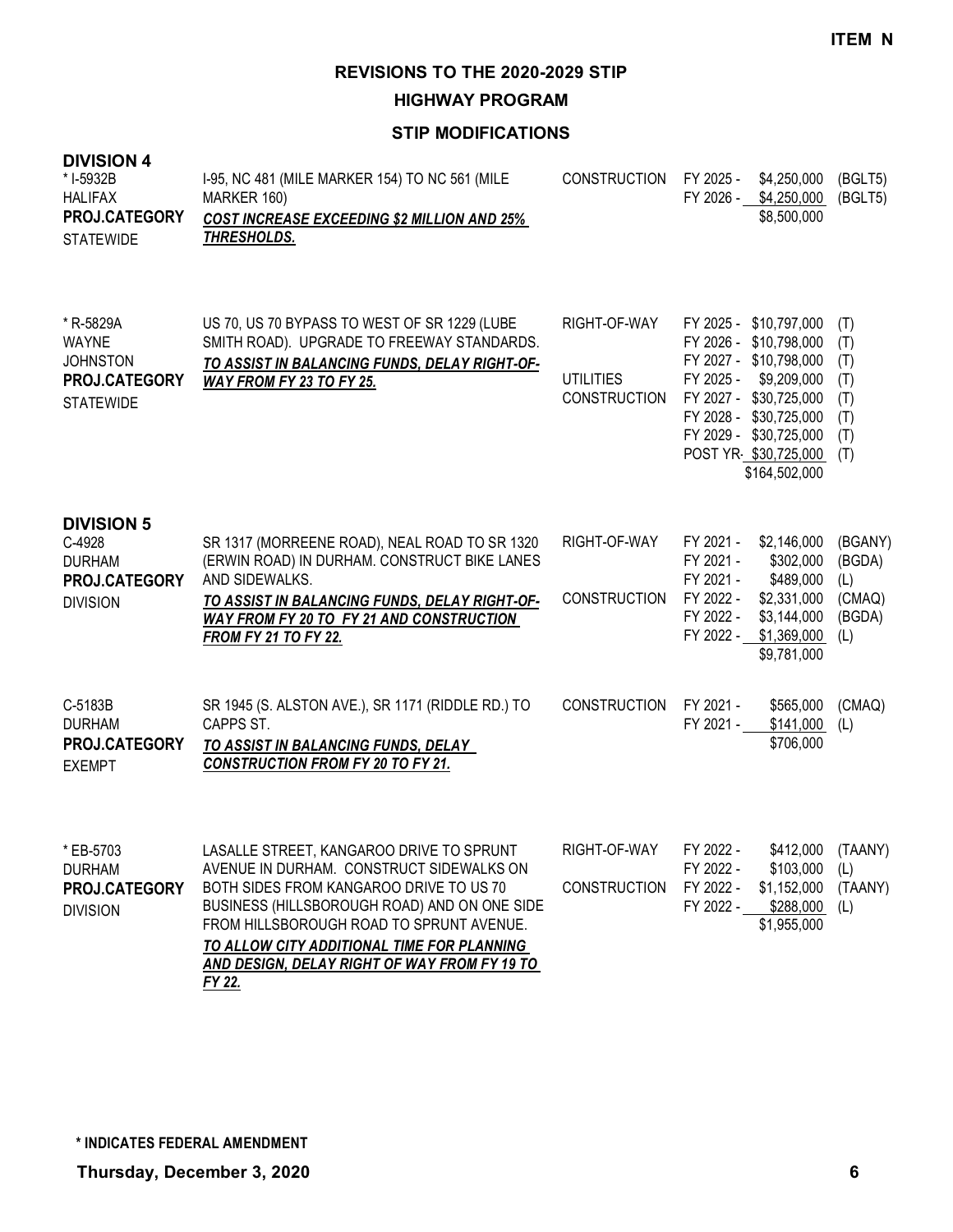**HIGHWAY PROGRAM**

| <b>DIVISION 5</b><br>* EB-5704<br><b>DURHAM</b><br>PROJ.CATEGORY<br><b>DIVISION</b> | RAYNOR STREET, NORTH MIAMI BOULEVARD TO<br>NORTH HARDEE STREET IN DURHAM. CONSTRUCT<br>SIDEWALK ON ONE SIDE OF STREET.<br>TO ALLOW CITY ADDITIONAL TIME FOR PLANNING<br>AND DESIGN, DELAY RIGHT OF WAY FROM FY 19 TO<br>FY 21 AND CONSTRUCTION FROM FY 21 TO 22.                                                                                  | RIGHT-OF-WAY<br><b>CONSTRUCTION</b> | FY 2021 -<br>FY 2021 -<br>FY 2022 -<br>FY 2022 -              | \$135,000<br>\$34,000<br>\$408,000<br>\$102,000<br>\$679,000             | (TAANY)<br>(L)<br>(TAANY)<br>(L)           |
|-------------------------------------------------------------------------------------|---------------------------------------------------------------------------------------------------------------------------------------------------------------------------------------------------------------------------------------------------------------------------------------------------------------------------------------------------|-------------------------------------|---------------------------------------------------------------|--------------------------------------------------------------------------|--------------------------------------------|
| * EB-5708<br><b>DURHAM</b><br>PROJ.CATEGORY<br><b>DIVISION</b>                      | NC 54, NC 55 TO RESEARCH TRIANGLE PARK<br>WESTERN LIMIT IN DURHAM. CONSTRUCT SECTIONS<br>OF SIDEWALK ON SOUTH SIDE.<br>TO ALLOW CITY ADDITIONAL TIME FOR PLANNING<br>AND DESIGN, DELAY RIGHT OF WAY FROM FY 19 TO<br>FY 22.                                                                                                                       | RIGHT-OF-WAY<br><b>CONSTRUCTION</b> | FY 2022 -<br>FY 2022 -<br>FY 2022 -<br>FY 2022 -<br>FY 2022 - | \$142,000<br>\$35,000<br>\$204,000<br>\$51,000<br>\$236,000<br>\$668,000 | (TAANY)<br>(L)<br>(TAANY)<br>(L)<br>(SRTS) |
| EB-5720<br><b>DURHAM</b><br>PROJ.CATEGORY<br><b>DIVISION</b>                        | BRYANT BRIDGE NORTH / GOOSE CREEK WEST<br>TRAIL, NC 55 TO TO DREW-GRANBY PARK IN<br>DURHAM. CONSTRUCT SHARED-USE PATH AND<br>CONNECTING SIDEWALKS.<br>TO ALLOW CITY ADDITIONAL TIME FOR PLANNING<br>AND DESIGN, DELAY RIGHT-OF-WAY FROM FY 20 TO<br>FY 22 AND CONSTRUCTION FROM FY 21 TO FY 22.                                                   | RIGHT-OF-WAY<br><b>CONSTRUCTION</b> | FY 2022 -<br>FY 2022 -<br>FY 2022 -<br>FY 2022 -              | \$3,000<br>\$11,000<br>\$3,524,000<br>\$908,000<br>\$4,446,000           | (TAANY)<br>(L)<br>(TAANY)<br>(L)           |
| EB-5837<br><b>DURHAM</b><br>PROJ.CATEGORY<br><b>DIVISION</b>                        | THIRD FORK CREEK TRAIL, SOUTHERN BOUNDARIES<br>PARK TO AMERICAN TOBACCO TRAIL IN DURHAM.<br>CONSTRUCT SHARED USE PATH AND SIDEWALKS,<br>AND INSTALL BEACON AT SR 1158 (CORNWALLIS<br>ROAD) CROSSING.<br>TO ALLOW CITY ADDITIONAL TIME FOR PLANNING<br>AND DESIGN, DELAY RIGHT-OF-WAY FROM FY 20 TO<br>FY 22 AND CONSTRUCTION FROM FY 21 TO FY 23. | RIGHT-OF-WAY<br><b>CONSTRUCTION</b> | FY 2022 -<br>FY 2022 -<br>FY 2023 -<br>FY 2023 -              | \$14,000<br>\$3,000<br>\$2,544,000<br>\$671,000<br>\$3,232,000           | (TAANY)<br>(L)<br>(TAANY)<br>(L)           |
| EB-5894<br><b>WAKE</b><br>PROJ.CATEGORY<br><b>DIVISION</b>                          | BLACK CREEK GREENWAY, PHASES I, II AND V, WEST<br>DYNASTY DRIVE TO OLD REEDY CREEK ROAD IN<br>CARY. CONSTRUCT GREENWAY.<br>TO ALLOW TOWN ADDITIONAL TIME FOR PLANNING<br>AND DESIGN, DELAY CONSTRUCTION FROM FY 21<br><b>TO FY 22.</b>                                                                                                            | <b>CONSTRUCTION</b>                 | FY 2022 -<br>FY 2022 -<br>FY 2022 -                           | \$985,000<br>\$4,000,000<br>\$1,246,000<br>\$6,231,000                   | (CMAQ)<br>(TAANY)<br>(L)                   |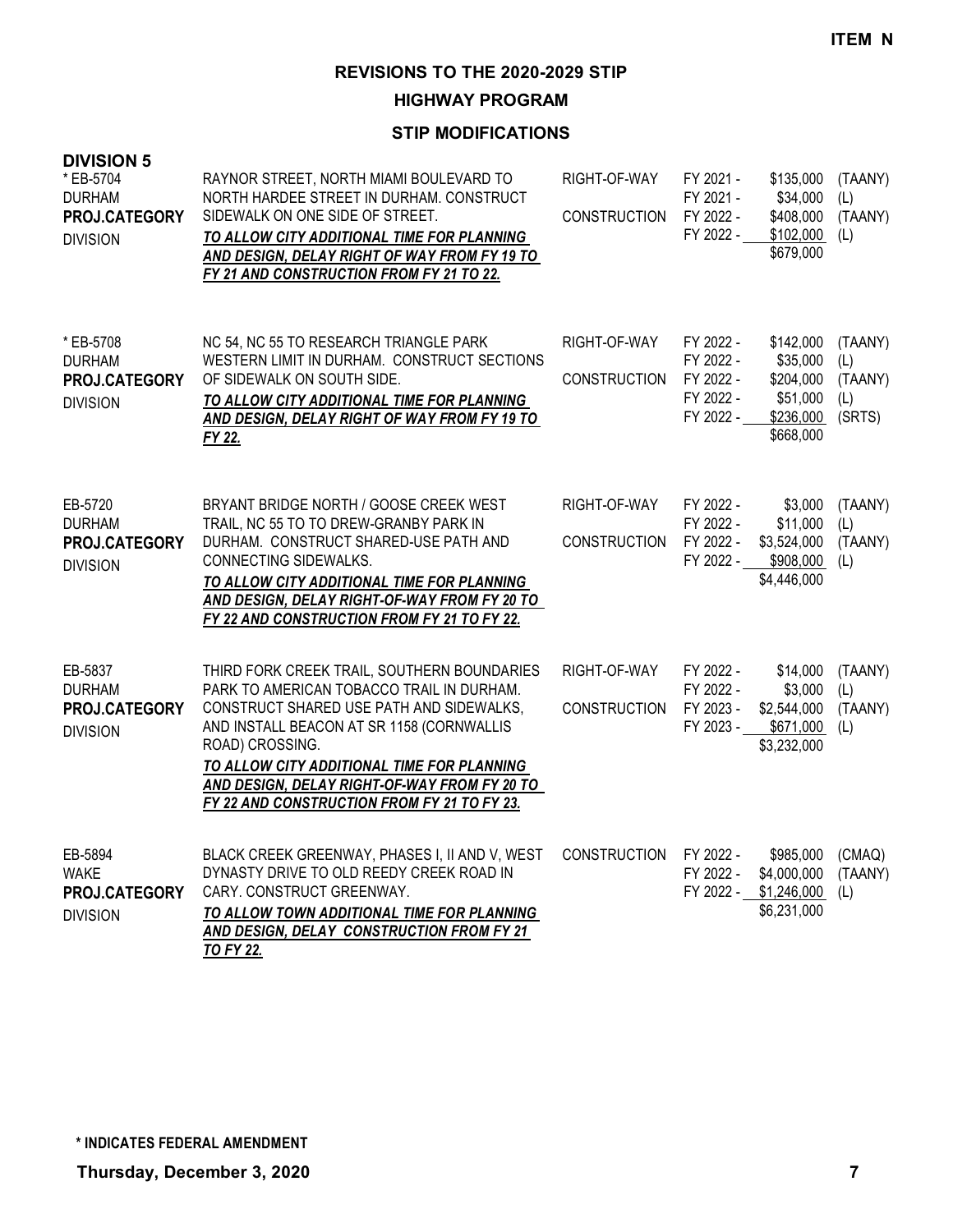**HIGHWAY PROGRAM**

| <b>DIVISION 5</b><br>EB-6048<br><b>WAKE</b><br>PROJ.CATEGORY<br><b>DIVISION</b> | US 64 BUSINESS (WENDELL BOULEVARD), NORTH OF<br>SR 2346 (HANOR LANE) TO EAST OF SR 2353 (OLD<br>WILSON ROAD) IN WENDELL. CONSTRUCT<br>GEOMETRIC IMPROVEMENTS, SIDEWALK EXTENSION<br>AND INSTALL PEDESTRIAN CROSSING AT SR 2329<br>(MARSHBURN ROAD).<br>TO ALLOW TOWN ADDITONAL TIME FOR PLANNING<br><b>AND DESIGN DELAY RIGHT OF WAY AND</b><br><b>CONSTRUCTION FROM FY 21 TO FY 22.</b> | RIGHT-OF-WAY<br><b>CONSTRUCTION</b>                     | FY 2022 -<br>FY 2022 -<br>FY 2022 -<br>FY 2022 -                                                                                                         | \$319,000<br>\$80,000<br>\$307,000<br>\$77,000<br>\$783,000                                                                                                                  | (BGDA)<br>(L)<br>(BGDA)<br>(L)                                                                           |
|---------------------------------------------------------------------------------|------------------------------------------------------------------------------------------------------------------------------------------------------------------------------------------------------------------------------------------------------------------------------------------------------------------------------------------------------------------------------------------|---------------------------------------------------------|----------------------------------------------------------------------------------------------------------------------------------------------------------|------------------------------------------------------------------------------------------------------------------------------------------------------------------------------|----------------------------------------------------------------------------------------------------------|
| I-5944<br><b>WAKE</b><br>PROJ.CATEGORY<br><b>STATEWIDE</b>                      | 1-87 / US 64 / US 264, 1-440 IN RALEIGH TO SR 1003<br>(ROLESVILLE ROAD). PAVEMENT REHABILITATION.<br><b>UPDATE ROUTE DESIGNATON AND REVISE EASTERN</b><br><b>TERMINUS IN COORDINATION WITH I-6001 FOR</b><br><b>CONSISTENCY WITH PAVEMENT TYPE.</b>                                                                                                                                      | <b>CONSTRUCTION</b>                                     | FY 2025 -                                                                                                                                                | \$8,145,000<br>\$8,145,000                                                                                                                                                   | (NHPIM)                                                                                                  |
| I-6001<br><b>WAKE</b><br><b>FRANKLIN</b><br>PROJ.CATEGORY<br><b>STATEWIDE</b>   | FUTURE I-87 / US 64 / US 264, SR 1003 (ROLESVILLE<br>ROAD) TO NASH COUNTY LINE. PAVEMENT<br>REHABILITATION.<br><b>UPDATE ROUTE DESIGNATION AND REVISE</b><br><b>WESTERN TERMINUS IN COORDINATION WITH I-5944</b><br>FOR CONSISTENCY WITH PAVEMENT TYPE.                                                                                                                                  | <b>CONSTRUCTION</b>                                     | FY 2025 -                                                                                                                                                | \$7,000,000<br>FY 2026 - \$7,000,000<br>\$14,000,000                                                                                                                         | (NHPIM)<br>(NHPIM)                                                                                       |
| P-5717<br><b>DURHAM</b><br>PROJ.CATEGORY<br><b>REGIONAL</b>                     | NORFOLK SOUTHERN H LINE, CROSSING 734742W AT<br>SR 1121 (CORNWALLIS ROAD) IN DURHAM.<br>CONSTRUCT GRADE SEPARATION.<br>TO ASSIST IN BALANCING FUNDS, DELAY RIGHT-OF-<br>WAY FROM FY 21 TO FY 22 AND CONSTRUCTION<br><b>FROM FY 22 TO FY 23.</b>                                                                                                                                          | RIGHT-OF-WAY<br><b>UTILITIES</b><br><b>CONSTRUCTION</b> | FY 2022 -<br>FY 2022 -<br>FY 2023 -                                                                                                                      | \$2,500,000<br>\$1,878,000<br>FY 2023 - \$11,300,000<br>\$500,000<br>FY 2024 - \$11,300,000<br>\$27,478,000                                                                  | (T)<br>(T)<br>(T)<br>(O)<br>(T)                                                                          |
| *TO-5129<br><b>WAKE</b><br>PROJ.CATEGORY                                        | CARY TRANSIT/C-TRAN, OPERATING ASSISTANCE<br>FUNDING ADDED TO FY 2020-2023 AT THE REQUEST<br>OF CAPITAL AREA MPO.                                                                                                                                                                                                                                                                        | <b>OPERATIONS</b>                                       | FY 2020 -<br>FY 2020 -<br>FY 2020 -<br>FY 2021 -<br>FY 2021 -<br>FY 2021 -<br>FY 2022 -<br>FY 2022 -<br>FY 2023 -<br>FY 2023 -<br>FY 2024 -<br>FY 2025 - | \$210,000<br>\$2,102,000<br>\$500,000<br>\$220,000<br>\$2,501,000<br>\$50,000<br>\$220,000<br>\$2,563,000<br>\$230,000<br>\$266,000<br>\$230,000<br>\$240,000<br>\$9,332,000 | (SMAP)<br>(L)<br>(5307)<br>(SMAP)<br>(L)<br>(5307)<br>(SMAP)<br>(L)<br>(SMAP)<br>(L)<br>(SMAP)<br>(SMAP) |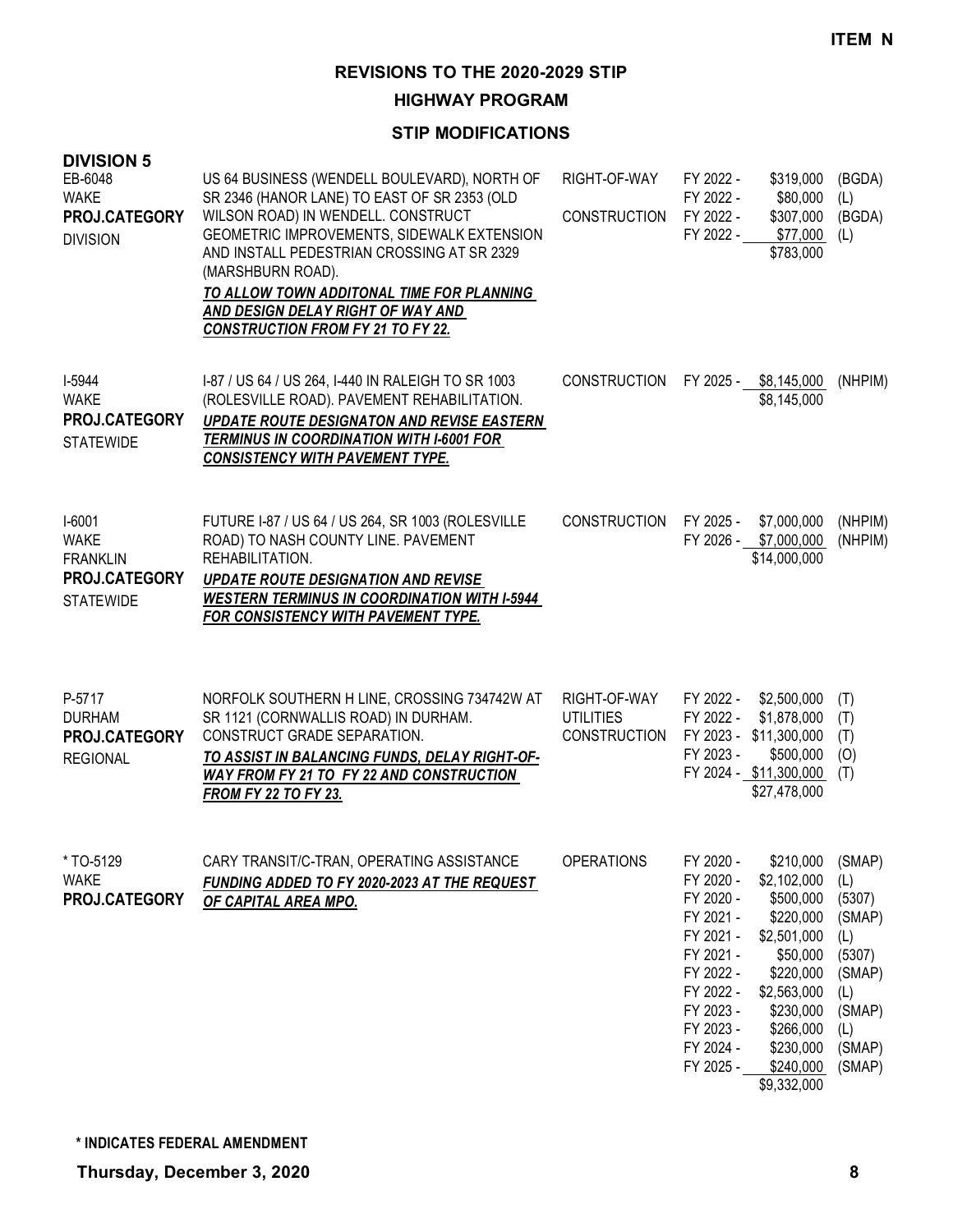**HIGHWAY PROGRAM**

| <b>DIVISION 5</b><br>U-4724<br><b>DURHAM</b><br>PROJ.CATEGORY<br><b>TRANSITION</b> | SR 1158 (CORNWALLIS ROAD), SR 2295 (SOUTH<br>ROXBORO STREET) TO SR 1127 (CHAPEL HILL ROAD)<br>IN DURHAM. BICYCLE AND PEDESTRIAN FEATURES.<br>TO ALLOW CITY ADDITIONAL TIME FOR PLANNING<br>AND DESIGN, DELAY RIGHT OF WAY FROM FY 20 TO<br>FY 21 AND CONSTRUCTION FROM FY 21 TO FY 22. | RIGHT-OF-WAY<br><b>CONSTRUCTION</b> | FY 2021 -<br>FY 2021 -<br>FY 2022 -<br>FY 2022 -<br>FY 2022 - | \$1,785,000<br>\$448,000<br>\$3,409,000<br>\$606,000<br>\$1,003,000<br>\$7,251,000 | (BGANY)<br>(L)<br>(BGANY)<br>(BGDA)<br>(L) |
|------------------------------------------------------------------------------------|----------------------------------------------------------------------------------------------------------------------------------------------------------------------------------------------------------------------------------------------------------------------------------------|-------------------------------------|---------------------------------------------------------------|------------------------------------------------------------------------------------|--------------------------------------------|
| U-6093<br><b>WAKE</b><br>PROJ.CATEGORY<br><b>DIVISION</b>                          | SR 2542 (ROCK QUARRY ROAD), OLDE BIRCH ROAD<br>TO SR 2544 (SUNNYBROOK ROAD) IN RALEIGH.<br>WIDEN TO 4-LANE DIVIDED FACILITY.<br>TO ALLOW ADDITIONAL TIME TO COORDINATE WITH<br>PROJECT I-5111, DELAY RIGHT OF WAY FROM FY 20<br><b>TO FY 21.</b>                                       | RIGHT-OF-WAY<br><b>CONSTRUCTION</b> | FY 2021 -<br>FY 2021 -<br>FY 2022 -<br>FY 2022 -              | \$1,324,000<br>\$567,000<br>\$7,743,000<br>\$3,319,000<br>\$12,953,000             | (BGDA)<br>(L)<br>(BGDA)<br>(L)             |
| U-6225<br><b>WAKE</b><br>PROJ.CATEGORY<br><b>DIVISION</b>                          | SR 2700 (WHITE OAK RD), SR 2709 (ACKERMAN RD),<br>SR 2547 (HEBRON CHURCH RD) AND SR 2700 (WHITE<br>OAK RD) IN GARNER. IMPROVE INTERSECTION AND<br>ADD MULTILANE ROUNDABOUT.<br>TO ALLOW TOWN ADDITONAL TIME FOR PLANNING<br>AND DESIGN, DELAY RIGHT OF WAY FROM FY 20 TO<br>FY 21.     | RIGHT-OF-WAY<br><b>CONSTRUCTION</b> | FY 2021 -<br>FY 2021 -<br>FY 2021 -<br>FY 2021 -              | \$56,000<br>\$19,000<br>\$1,560,000<br>\$520,000<br>\$2,155,000                    | (BGDA)<br>(L)<br>(BGDA)<br>(L)             |
| U-6227<br><b>WAKE</b><br>PROJ.CATEGORY<br><b>DIVISION</b>                          | SR 1624 (CARPENTER FIRE STATION ROAD), NC 55 TO<br>CAMERON POND DRIVE. IN CARY. WIDEN TO MULTI<br>LANES.<br>TO ASSIST IN BALANCING FUNDS, DELAY RIGHT OF<br>WAY FROM FY 20 TO FY 21.                                                                                                   | RIGHT-OF-WAY                        | FY 2021 -<br>FY 2021 -                                        | \$2,533,000<br>\$3,096,000<br>\$5,629,000                                          | (BGDA)<br>(L)                              |
| U-6244<br><b>WAKE</b><br>PROJ.CATEGORY<br><b>EXEMPT</b>                            | US 64 BUSINESS (WENDELL BOULEVARD), SR 1007<br>(WENDELL FALLS PARKWAY) IN WENDELL. IMPROVE<br>INTERSECTION AND INCLUDE CLOSURE OF WALL<br>STREET.<br>TO ASSIST IN BALANCING FUNDS, DELAY RIGHT OF<br><b>WAY AND CONSTRUCTION FROM FY 21 TO FY 22.</b>                                  | RIGHT-OF-WAY<br><b>CONSTRUCTION</b> | FY 2022 -<br>FY 2022 -<br>FY 2022 -<br>FY 2022 -              | \$118,000<br>\$39,000<br>\$317,000<br>\$106,000<br>\$580,000                       | (BGDA)<br>(L)<br>(BGDA)<br>(L)             |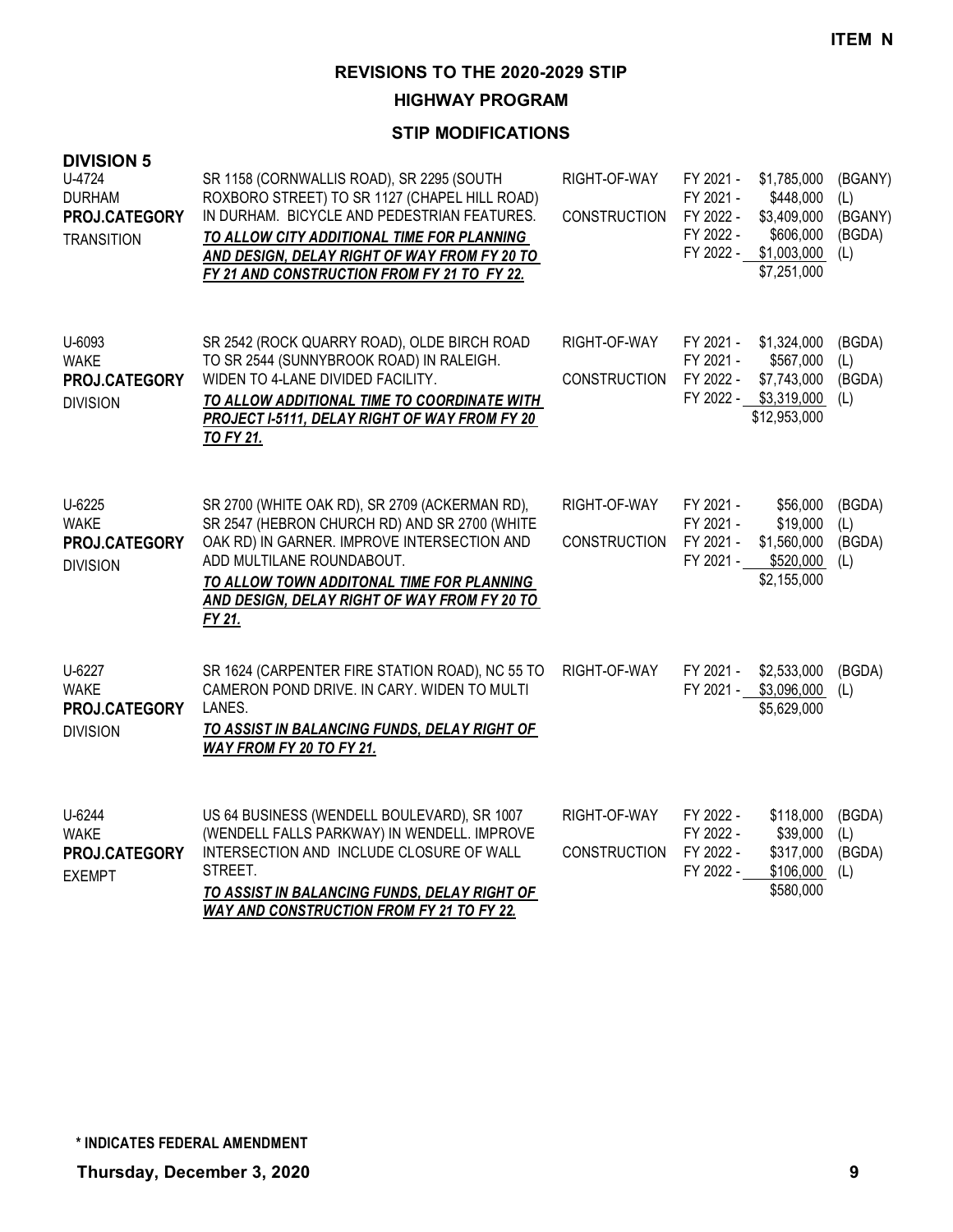**HIGHWAY PROGRAM**

| <b>DIVISION 6</b><br>* I-5879<br><b>ROBESON</b><br>PROJ.CATEGORY<br><b>DIVISION</b> | I-95, SR 1536 (CARTHAGE ROAD/WEST CARTHAGE<br>ROAD) (EXIT 19). IMPROVE INTERCHANGE.<br><b>COST INCREASE EXCEEDING \$2 MILLION AND 25%</b><br>THRESHOLDS.                                                                                                                                                                                | <b>CONSTRUCTION</b>                                     | FY 2021 -<br>FY 2022 -                           | \$5,500,000<br>\$5,500,000<br>FY 2023 - \$5,500,000<br>\$16,500,000                                                                                                                      | (NHP)<br>(NHP)<br>(NHP)                            |
|-------------------------------------------------------------------------------------|-----------------------------------------------------------------------------------------------------------------------------------------------------------------------------------------------------------------------------------------------------------------------------------------------------------------------------------------|---------------------------------------------------------|--------------------------------------------------|------------------------------------------------------------------------------------------------------------------------------------------------------------------------------------------|----------------------------------------------------|
| * I-6064A<br><b>ROBESON</b><br>PROJ.CATEGORY<br><b>REGIONAL</b>                     | I-95, I-74 (EXIT 13) TO CARTHAGE ROAD (EXIT 19).<br>WIDEN ROADWAY.<br><b>COST INCREASE EXCEEDING \$2 MILLION AND 25%</b><br><b>THRESHOLDS.</b>                                                                                                                                                                                          | RIGHT-OF-WAY<br><b>UTILITIES</b><br><b>CONSTRUCTION</b> | FY 2021 -                                        | FY 2021 - \$10,000,000<br>FY 2022 - \$10,000,000<br>\$3,300,000<br>FY 2021 - \$53,733,000<br>FY 2021 - \$22,500,000<br>FY 2022 - \$53,733,000<br>FY 2023 - \$53,734,000<br>\$207,000,000 | (T)<br>(T)<br>(T)<br>(T)<br>(O)<br>(T)<br>(T)      |
| * I-6064B<br><b>ROBESON</b><br>PROJ.CATEGORY<br><b>STATEWIDE</b>                    | I-95, CARTHAGE ROAD (EXIT 19) TO US 301<br>(FAYETTEVILLE ROAD, EXIT 22). WIDEN ROADWAY.<br><b>COST INCREASE EXCEEDING \$2 MILLION AND 25%</b><br>THRESHOLDS.                                                                                                                                                                            | RIGHT-OF-WAY<br><b>UTILITIES</b><br><b>CONSTRUCTION</b> | FY 2021 -<br>FY 2021 -                           | FY 2021 - \$10,000,000<br>FY 2022 - \$10,000,000<br>\$2,000,000<br>\$3,615,000<br>FY 2022 - \$34,342,000<br>FY 2023 - \$34,343,000<br>\$94,300,000                                       | (NHP)<br>(NHP)<br>(NHP)<br>(NHP)<br>(NHP)<br>(NHP) |
| * R-2561CA<br><b>COLUMBUS</b><br>PROJ.CATEGORY<br><b>REGIONAL</b>                   | NC 87, NC 87 AT NC 11. CONSTRUCT INTERCHANGE.<br><b>COST INCREASE EXCEEDING \$2 MILLION AND 25%</b><br><b>THRESHOLDS.</b>                                                                                                                                                                                                               | RIGHT-OF-WAY<br><b>UTILITIES</b><br><b>CONSTRUCTION</b> | FY 2020 -<br>FY 2020 -<br>FY 2021 -<br>FY 2022 - | \$3,292,000<br>\$300,000<br>\$8,633,000<br>\$8,633,000<br>FY 2023 - \$8,634,000<br>\$29,492,000                                                                                          | (T)<br>(T)<br>(BGLT5)<br>(BGLT5)<br>(BGLT5)        |
| U-4709<br><b>CUMBERLAND</b><br>PROJ.CATEGORY<br><b>DIVISION</b>                     | SR 1112 (ROCKFISH ROAD) SR 1115 (GOLFVIEW<br>ROAD), SR 1112 (ROCKFISH ROAD) FROM SR 1115<br>(GOLFVIEW ROAD) TO NC 59 (MAIN STREET) AND SR<br>1115 (GOLFVIEW ROAD) FROM SR 1112 (ROCKFISH<br>ROAD) TO NC 59 (MAIN STREET). WIDEN TO MULTI-<br>LANES.<br><u>TO ASSIST IN BALANCING FUNDS, DELAY RIGHT-OF-</u><br>WAY FROM FY 21 TO FY 22. | RIGHT-OF-WAY<br><b>UTILITIES</b><br><b>CONSTRUCTION</b> | FY 2022 -<br>FY 2022 -<br>FY 2022 -              | $$2,016,000$ (T)<br>\$35,000<br>\$5,150,000<br>FY 2023 - \$5,150,000<br>\$12,351,000                                                                                                     | (T)<br>(T)<br>(T)                                  |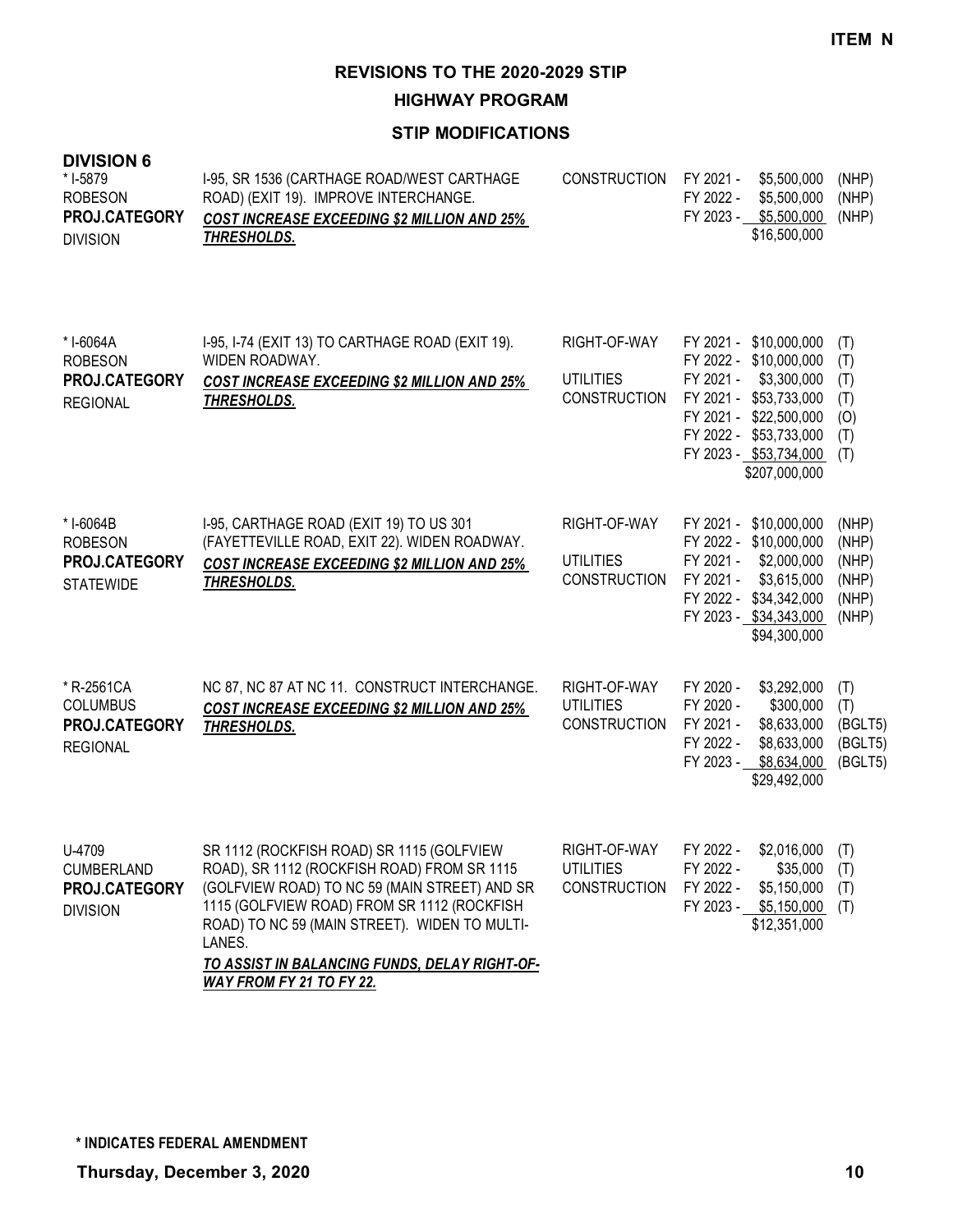**HIGHWAY PROGRAM**

## **STIP MODIFICATIONS**

| <b>DIVISION 6</b><br>* U-5798B<br><b>CUMBERLAND</b><br>PROJ.CATEGORY<br><b>DIVISION</b> | SR 1102 (GILLIS HILL ROAD), FROM SR 1418 (LINDSAY<br>ROAD) TO NORTH OF SR 1112 (STONEY POINT<br>ROAD). WIDEN TO MULTI-LANES.<br><b>COST INCREASE EXCEEDING \$2 MILLION AND 25%</b><br><b>THRESHOLDS.</b>                                                                                                                                          | RIGHT-OF-WAY<br><b>UTILITIES</b><br><b>BUILD NC CON</b> | FY 2021 -<br>\$1,851,000<br>FY 2021 -<br>\$154,000<br>FY 2025 -<br>\$429,000<br>FY 2026 -<br>\$429,000<br>FY 2027 -<br>\$429,000<br>FY 2028 -<br>\$429,000<br>FY 2029 -<br>\$429,000<br><b>POST YR</b><br>\$4,290,000 | (T)<br>(T)<br>(T)<br>(T)<br>(T)<br>(T)<br>(T)<br>(T) |
|-----------------------------------------------------------------------------------------|---------------------------------------------------------------------------------------------------------------------------------------------------------------------------------------------------------------------------------------------------------------------------------------------------------------------------------------------------|---------------------------------------------------------|-----------------------------------------------------------------------------------------------------------------------------------------------------------------------------------------------------------------------|------------------------------------------------------|
|                                                                                         |                                                                                                                                                                                                                                                                                                                                                   | <b>CONSTRUCTION</b>                                     | FY 2025 -<br>\$5,300,000<br>\$13,740,000                                                                                                                                                                              | (T)                                                  |
| * U-6072B<br><b>CUMBERLAND</b>                                                          | SR 1112 (ROCKFISH ROAD), CAMDEN ROAD TO<br>GOLFVIEW ROAD.<br><b>COST INCREASE EXCEEDING \$2 MILLION AND 25%</b><br>THRESHOLDS.                                                                                                                                                                                                                    | RIGHT-OF-WAY<br><b>UTILITIES</b><br><b>CONSTRUCTION</b> | POST YR \$10,400,000<br>POST YR \$1,100,000<br>POST YR \$4,300,000<br>\$15,800,000                                                                                                                                    | (T)<br>(T)<br>(T)                                    |
| <b>DIVISION 7</b><br>C-5181<br>ORANGE<br>PROJ.CATEGORY<br><b>EXEMPT</b>                 | JONES CREEK GREENWAY, CONSTRUCT A 100 FOOT<br>BRIDGE AND 650 FOOT PAVED TRAIL IN CARRBORO<br>TO FILL GAP BETWEEN THE UPPER BOLIN TRAIL AND<br>TWIN CREEKS GREENWAY AND IMPLEMENT<br>PROGRAM TO SUPPORT NON-VEHICLE TRIPS TO<br>MORRIS GROVE ELEMENTARY SCHOOL.<br>TO ASSIST IN BALANCING FUNDS, DELAY<br><b>CONSTRUCTION FROM FY 20 TO FY 21.</b> | <b>CONSTRUCTION</b><br><b>IMPLEMENTATIO</b>             | FY 2021 -<br>\$523,000<br>\$131,000<br>FY 2021 -<br>FY 2021 -<br>\$10,000<br>FY 2021 -<br>\$2,000<br>\$666,000                                                                                                        | (CMAQ)<br>(L)<br>(CMAQ)<br>(L)                       |
| C-5700<br><b>GUILFORD</b><br>PROJ.CATEGORY<br><b>EXEMPT</b>                             | OAKDALE ROAD, EXISTING SIDEWALK EAST OF EAST<br>MAIN STREET TO CHIMNEY COURT IN JAMESTOWN.<br><b>EXTEND SIDEWALK.</b><br>TO ASSIST IN BALANCING FUNDS, DELAY<br><b>CONSTRUCTION FROM FY 20 TO FY 21.</b>                                                                                                                                          | <b>CONSTRUCTION</b>                                     | FY 2021 -<br>\$136,000<br>FY 2021 -<br>\$34,000<br>\$170,000                                                                                                                                                          | (CMAQ)<br>(L)                                        |
| EB-5874<br><b>GUILFORD</b><br>PROJ.CATEGORY<br><b>DIVISION</b>                          | NC 68 (EASTCHESTER DRIVE), JOHNSON STREET TO<br>SR 1278 (NORTH COLLEGE DRIVE) IN HIGH POINT.<br>CONSTRUCT SIDEWALK.<br><u>TO ALLOW CITY ADDITIONAL TIME FOR PLANNING,</u><br>DELAY CONSTRUCTION FROM FY 20 TO FY 22.                                                                                                                              | <b>CONSTRUCTION</b>                                     | FY 2022 -<br>\$114,000<br>FY 2022 -<br>\$28,000<br>\$142,000                                                                                                                                                          | (TA5200)<br>(L)                                      |

**\* INDICATES FEDERAL AMENDMENT**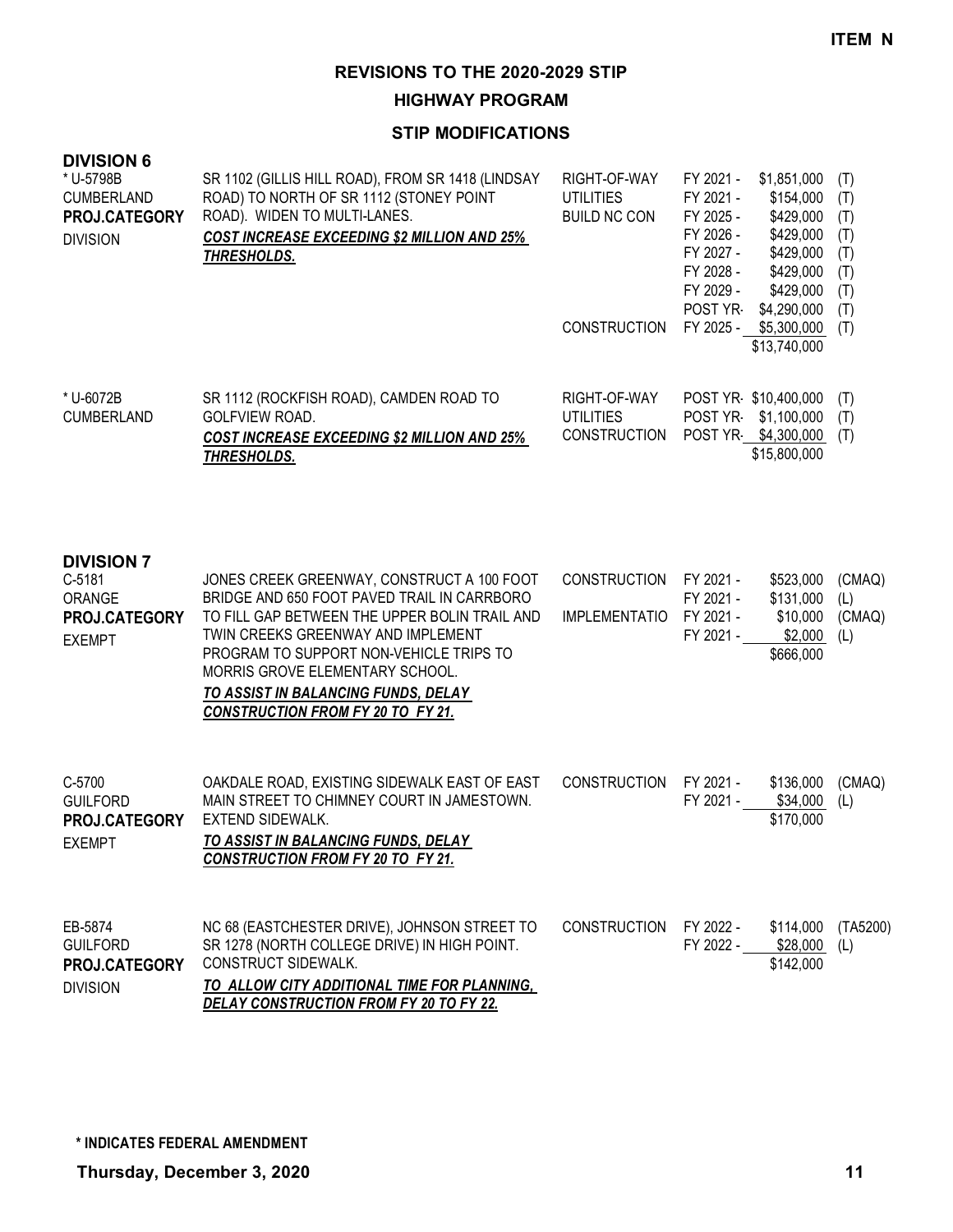**HIGHWAY PROGRAM**

| <b>DIVISION 7</b><br>EB-5877<br><b>GUILFORD</b><br>PROJ.CATEGORY<br><b>DIVISION</b> | FARMINGTON DRIVE, HOLDEN ROAD TO SR 4121<br>(WEST GATE CITY BOULEVARD) IN GREENSBORO.<br>CONSTRUCT SIDEWLAKS.<br>TO ALLOW CITY ADDITIONAL TIME FOR PLANNING<br>AND DESIGN, DELAY RIGHT-OF-WAY AND<br><b>CONSTRUCTION FROM FY 20 TO FY 21.</b>                          | RIGHT-OF-WAY<br>CONSTRUCTION                     | FY 2021 -<br>\$48,000<br>FY 2021 -<br>\$12,000<br>FY 2021 -<br>\$240,000<br>FY 2021 -<br>\$60,000<br>\$360,000                                                                                                                                                                                                                      | (TAANY)<br>(L)<br>(TAANY)<br>(L)                                                                   |
|-------------------------------------------------------------------------------------|------------------------------------------------------------------------------------------------------------------------------------------------------------------------------------------------------------------------------------------------------------------------|--------------------------------------------------|-------------------------------------------------------------------------------------------------------------------------------------------------------------------------------------------------------------------------------------------------------------------------------------------------------------------------------------|----------------------------------------------------------------------------------------------------|
| EB-5878<br><b>GUILFORD</b><br>PROJ.CATEGORY<br><b>DIVISION</b>                      | WEST MEADOWVIEW ROAD, SR 1007 (RANDLEMAN<br>ROAD) TO SOUTH ELM-EUGENE STREET IN<br>GREENSBORO. CONSTRUCT SIDEWALKS.<br>TO ALLOW CITY ADDITIONAL TIME FOR PLANNING<br>AND DESIGN, DELAY RIGHT-OF-WAY AND<br><b>CONSTRUCTION FROM FY 20 TO FY 21.</b>                    | RIGHT-OF-WAY<br><b>CONSTRUCTION</b>              | FY 2021 -<br>\$41,000<br>FY 2021 -<br>\$10,000<br>FY 2021 -<br>\$207,000<br>FY 2021 -<br>\$52,000<br>\$310,000                                                                                                                                                                                                                      | (TAANY)<br>(L)<br>(TAANY)<br>(L)                                                                   |
| EB-5879<br><b>ALAMANCE</b><br>PROJ.CATEGORY<br><b>DIVISION</b>                      | US 70 (NORTH CHURCH STREET), SR 1716 (GRAHAM-<br>HOPEDALE ROAD) TO SR 1719 (SELLARS MILL ROAD)<br>IN BURLINGTON. CONSTRUCT SIDEWALK.<br>TO ALLOW ADDITIONAL TIME FOR PLANNING AND<br><b>DESIGN, DELAY RIGHT-OF-WAY AND CONSTRUCTION</b><br><b>FROM FY 20 TO FY 21.</b> | RIGHT-OF-WAY<br><b>CONSTRUCTION</b>              | FY 2021 -<br>\$22,000<br>\$6,000<br>FY 2021 -<br>FY 2021 -<br>\$53,000<br>FY 2021 -<br>\$13,000<br>\$94,000                                                                                                                                                                                                                         | (TA5200)<br>(L)<br>(TA5200)<br>(L)                                                                 |
| *TO-5134<br><b>ALAMANCE</b><br>PROJ.CATEGORY                                        | PIEDMONT AUTHORITY FOR REGIONAL<br>TRANSPORTATION. FTA SECTION 5307 OPERATING<br>ASSISTANCE.<br><b>MODIFYING THE FEDERAL FUNDS RECEIVED FROM</b><br>FTA ADMINISTERED BY PTD BASED ON FY 2020-21<br><b>GRANTS</b>                                                       | <b>OPERATIONS</b>                                | FY 2020 -<br>\$250,000<br>FY 2020 -<br>\$250,000<br>FY 2021 -<br>\$305,000<br>FY 2021 -<br>\$305,000<br>FY 2022 -<br>\$421,000<br>FY 2022 -<br>\$421,000<br>FY 2023 -<br>\$427,000<br>FY 2023 -<br>\$427,000<br>FY 2024 -<br>\$250,000<br>FY 2024 -<br>\$250,000<br>FY 2025 -<br>\$250,000<br>FY 2025 -<br>\$250,000<br>\$3,806,000 | (L)<br>(5307)<br>(L)<br>(5307)<br>(L)<br>(5307)<br>(L)<br>(5307)<br>(L)<br>(5307)<br>(L)<br>(5307) |
| U-3400<br><b>GUILFORD</b><br><b>RANDOLPH</b><br>PROJ.CATEGORY<br><b>DIVISION</b>    | SR 1577 / SR 1004 (ARCHDALE ROAD), US 311 (MAIN<br>STREET) TO EAST OF SPRINGWOOD LANE IN<br>ARCHDALE. WIDEN TO MULTILANES.<br>TO ASSIST IN BALANCING FUNDS, DELAY RIGHT OF<br><b>WAY FROM FY 21 TO FY 22.</b>                                                          | RIGHT-OF-WAY<br><b>UTILITIES</b><br>CONSTRUCTION | FY 2022 -<br>\$5,050,000<br>FY 2023 -<br>\$5,050,000<br>FY 2022 -<br>\$950,000<br>FY 2023 -<br>\$950,000<br>FY 2024 - \$10,150,000<br>FY 2025 - \$10,150,000<br>\$32,300,000                                                                                                                                                        | (T)<br>(T)<br>(T)<br>(T)<br>(T)<br>(T)                                                             |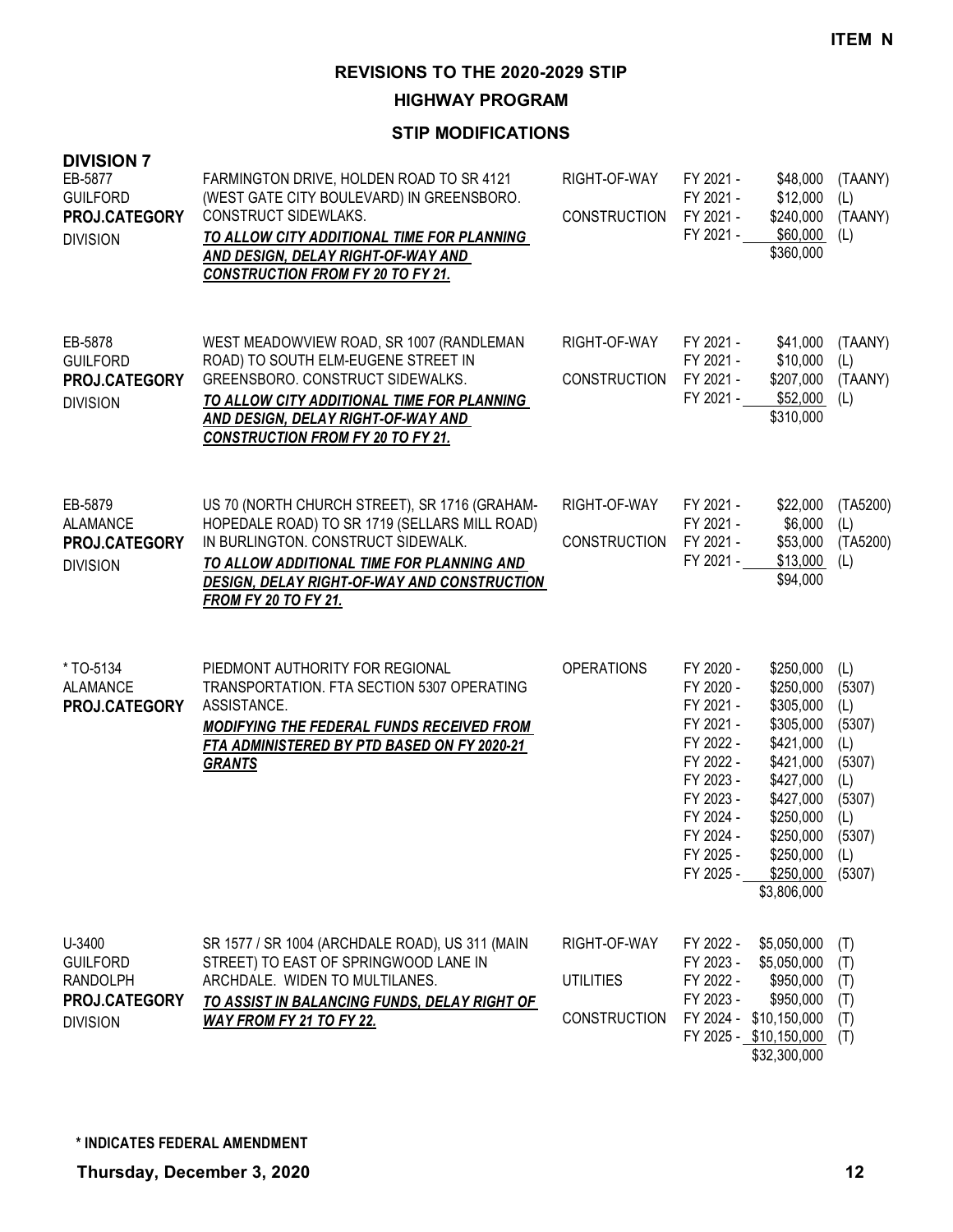**HIGHWAY PROGRAM**

| <b>DIVISION 7</b><br>* U-4758<br><b>GUILFORD</b><br>PROJ.CATEGORY<br><b>DIVISION</b>  | SR 1818 (JOHNSON STREET) / SR 1850 (SANDY RIDGE<br>ROAD), SR 1820 (SKEET CLUB ROAD) TO SOUTH OF I-<br>40 IN HIGH POINT. WIDEN TO FOUR LANES.<br>TO ASSIST IN BALANCING FUNDS, DELAY RIGHT-OF-<br>WAY FROM FY 21 TO FY 22 AND CONSTRUCTION<br>FROM FY 23 TO FY 24. COST INCREASE EXCEEDING<br>\$2 MILLION AND 25%.                                                   | RIGHT-OF-WAY<br><b>UTILITIES</b><br><b>CONSTRUCTION</b> | FY 2022 -<br>\$6,776,000<br>FY 2022 -<br>\$3,604,000<br>FY 2022 -<br>\$1,694,000<br>FY 2022 -<br>\$1,147,000<br>FY 2024 - \$11,425,000<br>FY 2025 - \$11,425,000<br>FY 2026 - \$11,425,000<br>FY 2027 - \$11,425,000<br>\$58,921,000 | (HP)<br>(BG5200)<br>(S(M))<br>(BG5200)<br>(BG5200)<br>(BG5200)<br>(BG5200)<br>(BG5200) |
|---------------------------------------------------------------------------------------|---------------------------------------------------------------------------------------------------------------------------------------------------------------------------------------------------------------------------------------------------------------------------------------------------------------------------------------------------------------------|---------------------------------------------------------|--------------------------------------------------------------------------------------------------------------------------------------------------------------------------------------------------------------------------------------|----------------------------------------------------------------------------------------|
| U-5812<br><b>GUILFORD</b><br>PROJ.CATEGORY<br><b>DIVISION</b>                         | VARIOUS, LAWNDALE DRIVE AND PISGAH CHURCH<br>ROAD IN GREENSBORO. INTERSECTION<br>IMPROVEMENTS AT LAWNDALE ROAD AND PISGAH<br>CHURCH ROAD, AT LAWNDALE ROAD AND<br>MARTINSVILLE ROAD, AND AT MARTINSVILLE ROAD<br>AND PISGAH CHURCH ROAD<br>TO ASSIST IN BALANCING FUNDS, DELAY RIGHT-OF-<br>WAY FROM FY 20 TO FY 22 AND CONSTRUCTION<br><b>FROM FY 21 TO FY 23.</b> | RIGHT-OF-WAY<br><b>CONSTRUCTION</b>                     | FY 2022 -<br>\$144,000<br>FY 2022 -<br>\$36,000<br>FY 2023 -<br>\$600,000<br>FY 2023 -<br>\$150,000<br>\$930,000                                                                                                                     | (BGANY)<br>(L)<br>(BGANY)<br>(L)                                                       |
| * U-5852<br><b>GUILFORD</b><br>PROJ.CATEGORY<br><b>DIVISION</b>                       | SR 2085 (BENJAMIN PARKWAY / BRYAN BOULEVARD),<br>SR 2254 (WENDOVER AVENUE) TO HOLDEN ROAD IN<br>GREENSBORO. ADD LANES.<br>PROJECT TO NO LONGER UTILIZE BUILD NC BONDS.<br>TO ASSIST IN BALANCING FUNDS, DELAY RIGHT-OF-<br><b>WAY FROM FY 22 TO FY 23 AND CONSTRUCTION</b><br><b>FROM FY 23 TO FY 24.</b>                                                           | RIGHT-OF-WAY<br><b>UTILITIES</b><br><b>CONSTRUCTION</b> | FY 2023 -<br>\$855,000<br>FY 2023 -<br>\$103,000<br>FY 2024 -<br>\$6,229,000<br>FY 2025 -<br>\$6,229,000<br>\$13,416,000                                                                                                             | (T)<br>(T)<br>(T)<br>(T)                                                               |
| U-6010<br><b>ALAMANCE</b><br>PROJ.CATEGORY<br><b>REGIONAL</b>                         | US 70 (SOUTH CHURCH STREET), SR 1226 / SR 1311<br>(UNIVERSITY DRIVE) IN BURLINGTON. INTERSECTION<br>IMPROVEMENTS, TO INCLUDE WIDENING OF US 70<br>TO MAINTAIN CONSISTENT CROSS-SECTION WITH<br>PROJECT U-5752 IMPROVEMENTS.<br>TO ASSIST IN BALANCING FUNDS, DELAY<br><b>CONSTRUCTION FROM FY 21 TO FY 22.</b>                                                      | <b>CONSTRUCTION</b>                                     | FY 2022 -<br>\$8,400,000<br>\$8,400,000                                                                                                                                                                                              | (T)                                                                                    |
| <b>DIVISION 8</b><br>* AV-5763<br><b>RICHMOND</b><br>PROJ.CATEGORY<br><b>DIVISION</b> | RICHMOND COUNTY AIRPORT (RCZ), EXTEND<br>RUNWAY 14-32 TO 5500 FEET.<br>DUE TO SCOPE NOT MEETING CURRENT FAA<br><b>GUIDANCE, DELAY CONSTRUCTION FROM FY 24 TO</b><br>FY 29                                                                                                                                                                                           |                                                         | CONSTRUCTION FY 2029 - \$5,065,000<br>\$5,065,000                                                                                                                                                                                    | (T)                                                                                    |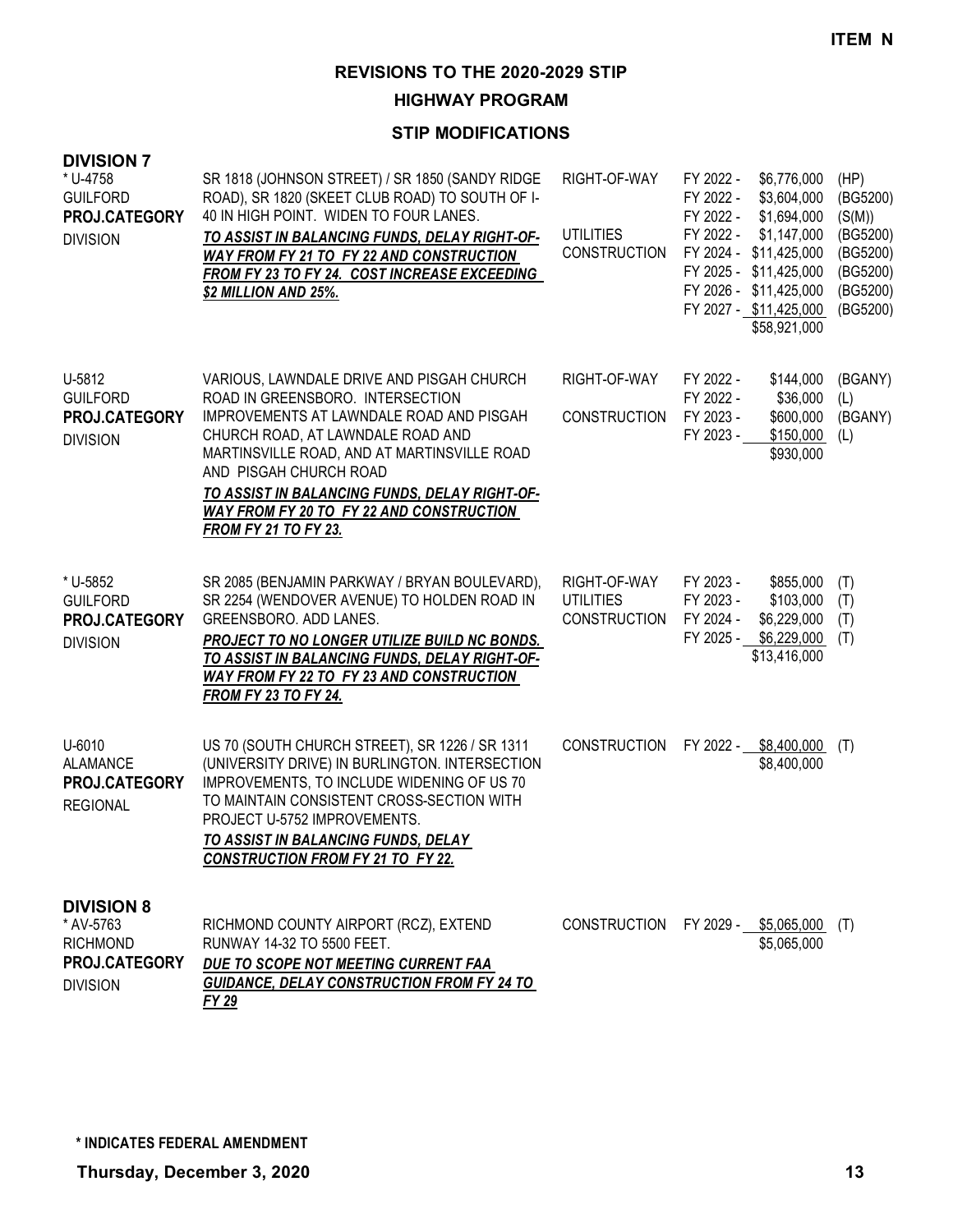**HIGHWAY PROGRAM**

| <b>DIVISION 8</b><br>R-5724B<br><b>CHATHAM</b><br>PROJ.CATEGORY<br><b>DIVISION</b> | US 15 / US 501, NORTH OF US 64 BUSINESS TO<br>POWELL PLACE LANE. MILL AND RESURFACE FROM<br>NORTH OF US 64 BUSINESS TO LAUNIS STREET AND<br>WIDEN FROM LAUNIS STREET TO POWELL PLACE<br>LANE.<br>TO ASSIST IN BALANCING FUNDS, DELAY RIGHT OF<br>WAY FROM FY 21 TO FY 22. | RIGHT-OF-WAY<br><b>UTILITIES</b><br><b>CONSTRUCTION</b>                        | FY 2022 -<br>FY 2022 -<br>FY 2023 -                                                                                                                                   | \$1,000,000<br>\$1,400,000<br>\$7,000,000<br>\$9,400,000                                                                                                                                                                              | (T)<br>(T)<br>(T)                                                                              |
|------------------------------------------------------------------------------------|---------------------------------------------------------------------------------------------------------------------------------------------------------------------------------------------------------------------------------------------------------------------------|--------------------------------------------------------------------------------|-----------------------------------------------------------------------------------------------------------------------------------------------------------------------|---------------------------------------------------------------------------------------------------------------------------------------------------------------------------------------------------------------------------------------|------------------------------------------------------------------------------------------------|
| R-5824<br><b>MOORE</b><br>PROJ.CATEGORY<br><b>REGIONAL</b>                         | NC 690 (LOBELIA ROAD), US 1 IN VASS TO<br>CUMBERLAND COUNTY LINE. UPGRADE ROADWAY,<br>TO INCLUDE TURN LANES AT VARIOUS LOCATIONS<br>AND SOME REALIGNMENT.<br>TO ASSIST IN BALANCING FUNDS, DELAY RIGHT OF<br>WAY FROM FY 21 TO FY 22.                                     | RIGHT-OF-WAY<br><b>UTILITIES</b><br><b>CONSTRUCTION</b>                        | FY 2022 -<br>FY 2022 -                                                                                                                                                | \$585,000<br>\$100,000<br>FY 2023 - \$13,300,000<br>FY 2024 - \$13,300,000<br>\$27,285,000                                                                                                                                            | (T)<br>(T)<br>(T)<br>(T)                                                                       |
| * R-5963<br><b>CHATHAM</b><br>PROJ.CATEGORY<br><b>DIVISION</b>                     | NEW ROUTE, US 15 / US 501 / NC 87 TO US 64<br>BUSINESS. CONSTRUCT 2-LANE ROADWAY ON NEW<br>LOCATION.<br>PROJECT TO UTLIZE BUILD NC BOND FUNDING.<br>(NOTE: CORRECTION FROM OCTOBER ITEM N.)<br>COST INCREASE EXCEEDING \$2 MILLION AND 25%.                               | RIGHT-OF-WAY<br><b>UTILITIES</b><br><b>BUILD NC CON</b><br><b>CONSTRUCTION</b> | FY 2024 -<br>FY 2025 -<br>FY 2024 -<br>FY 2027 -<br>FY 2028 -<br>FY 2029 -<br>FY 2030 -<br>FY 2031 -<br>FY 2032 -<br>FY 2027 -<br>FY 2028 -<br>FY 2029 -<br>FY 2030 - | \$3,129,000<br>\$3,129,000<br>\$100,000<br>\$3,432,000<br>\$3,432,000<br>\$3,432,000<br>\$3,432,000<br>\$3,432,000<br>\$3,432,000<br>POST YR \$30,888,000<br>\$1,725,000<br>\$1,725,000<br>\$1,725,000<br>\$1,725,000<br>\$64,738,000 | (T)<br>(T)<br>(T)<br>(T)<br>(T)<br>(T)<br>(T)<br>(T)<br>(T)<br>(T)<br>(T)<br>(T)<br>(T)<br>(T) |
| U-6006<br><b>RANDOLPH</b><br>PROJ.CATEGORY<br><b>DIVISION</b>                      | US 220 BUSINESS, SR 2123 (CAUDLE ROAD) TO SR<br>2270 (US 311 EXTENSION) IN RANDLEMAN. WIDEN TO<br>4-LANE DIVIDED FACILITY.<br>TO ASSIST IN BALANCING FUNDS, DELAY RIGHT OF<br>WAY FROM FY 21 TO FY 22.                                                                    | RIGHT-OF-WAY<br><b>UTILITIES</b><br><b>CONSTRUCTION</b>                        | FY 2022 -<br>FY 2022 -<br>FY 2023 -<br>FY 2024 -                                                                                                                      | \$2,139,000<br>\$500,000<br>\$3,399,000<br>\$3,398,000<br>\$9,436,000                                                                                                                                                                 | (T)<br>(T)<br>(T)<br>(T)                                                                       |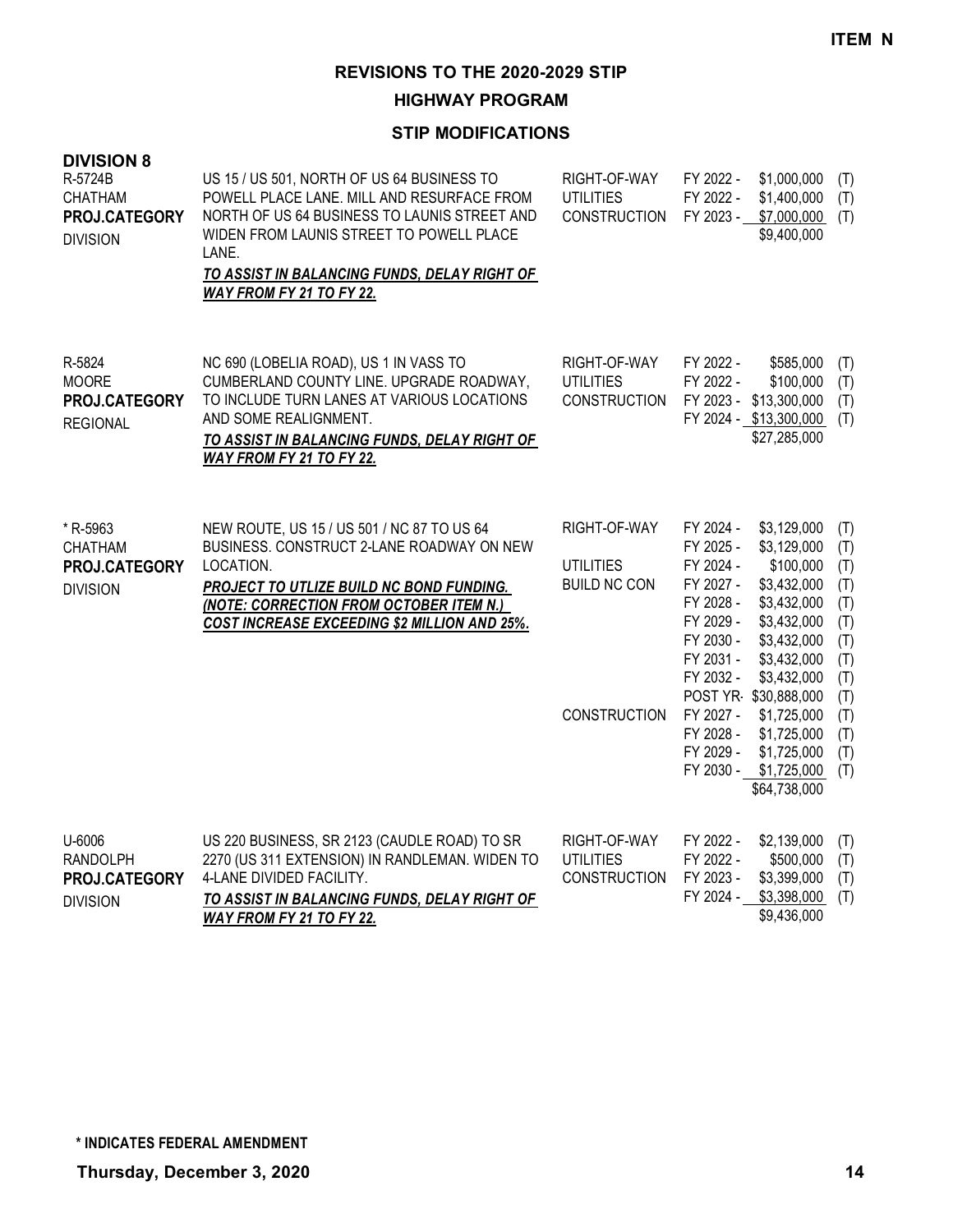**HIGHWAY PROGRAM**

| <b>DIVISION 9</b><br>EB-4020C<br><b>FORSYTH</b><br>PROJ.CATEGORY<br><b>TRANSITION</b> | BRUSHY FORK GREENWAY, LOWERY STREET TO<br>REYNOLDS PARK ROAD<br>TO ALLOW ADDITIONAL TIME FOR PLANNING AND<br>DESIGN, DELAY CONSTRUCTION FROM FY 20 TO FY<br><u>22.</u>                                                                                   | <b>CONSTRUCTION</b> | FY 2022 -<br>FY 2022 -<br>FY 2022 -                                                                                                                                                                          | \$300,000<br>\$700,000<br>\$250,000<br>\$1,250,000                                                                                                                                                                  | (BGANY)<br>(BGDA)<br>(L)                                                                                                             |
|---------------------------------------------------------------------------------------|----------------------------------------------------------------------------------------------------------------------------------------------------------------------------------------------------------------------------------------------------------|---------------------|--------------------------------------------------------------------------------------------------------------------------------------------------------------------------------------------------------------|---------------------------------------------------------------------------------------------------------------------------------------------------------------------------------------------------------------------|--------------------------------------------------------------------------------------------------------------------------------------|
| EB-5840<br><b>FORSYTH</b><br>PROJ.CATEGORY<br><b>DIVISION</b>                         | US 158 / US 421 / NC 150 (SALEM PARKWAY), GREEN<br>STREET TO THE STROLLWAY IN WINSTON-SALEM.<br><b>CONSTRUCT MULTIUSE PATH.</b><br>TO ASSIST IN BALANCING FUNDS, DELAY<br><b>CONSTRUCTION FROM FY 20 TO FY 21.</b>                                       | <b>CONSTRUCTION</b> | FY 2021 -                                                                                                                                                                                                    | \$1,297,000<br>FY 2021 - \$324,000<br>\$1,621,000                                                                                                                                                                   | (TAANY)<br>(L)                                                                                                                       |
| *TG-6783<br><b>FORSYTH</b><br>PROJ.CATEGORY                                           | PIEDMONT AUTHORITY FOR REGIONAL TRANS.,<br>ROUTINE CAPITAL, PASSENGER SHELTERS,<br>PASSENGER AMENITIES, SHOP EQUIPMENT, SPARE<br><b>PARTS</b><br>MODIFYING THE FEDERAL FUNDS RECEIVED FROM<br>FTA ADMINISTERED BY PART BASED ON 2020-21<br><b>GRANTS</b> | CAPITAL             | FY 2020 -<br>FY 2020 -<br>FY 2021 -<br>FY 2021 -<br>FY 2022 -<br>FY 2022 -<br>FY 2023 -<br>FY 2023 -<br>FY 2024 -<br>FY 2024 -<br>FY 2025 -<br>FY 2025 -<br>FY 2026 -<br>FY 2026 -<br>FY 2027 -<br>FY 2027 - | \$39,000<br>\$155,000<br>\$27,000<br>\$108,000<br>\$27,000<br>\$108,000<br>\$27,000<br>\$108,000<br>\$39,000<br>\$155,000<br>\$39,000<br>\$155,000<br>\$39,000<br>\$155,000<br>\$37,000<br>\$147,000<br>\$1,365,000 | (L)<br>(5307)<br>(L)<br>(5307)<br>(L)<br>(5307)<br>(L)<br>(5307)<br>(L)<br>(5307)<br>(L)<br>(5307)<br>(L)<br>(5307)<br>(L)<br>(5307) |
| *TO-5134C<br><b>FORSYTH</b><br><b>GUILFORD</b><br>PROJ.CATEGORY                       | PIEDMONT AUTHORITY FOR REGIONAL TRANS.,<br>OPERATING ASSISTANCE<br>MODIFYING THE FEDERAL FUNDS RECEIVED FROM<br>FTA ADMINISTERED BY PTD BASED ON FY 2020-21<br><b>GRANTS</b>                                                                             | <b>OPERATIONS</b>   | FY 2020 -<br>FY 2020 -<br>FY 2021 -<br>FY 2021 -<br>FY 2022 -<br>FY 2022 -<br>FY 2023 -<br>FY 2023 -<br>FY 2024 -<br>FY 2024 -<br>FY 2025 -<br>FY 2025 -                                                     | \$500,000<br>\$500,000<br>\$500,000<br>\$500,000<br>\$500,000<br>\$500,000<br>\$500,000<br>\$500,000<br>\$500,000<br>\$500,000<br>\$500,000<br>\$500,000<br>\$6,000,000                                             | (L)<br>(5307)<br>(L)<br>(5307)<br>(L)<br>(5307)<br>(L)<br>(5307)<br>(L)<br>(5307)<br>(L)<br>(5307)                                   |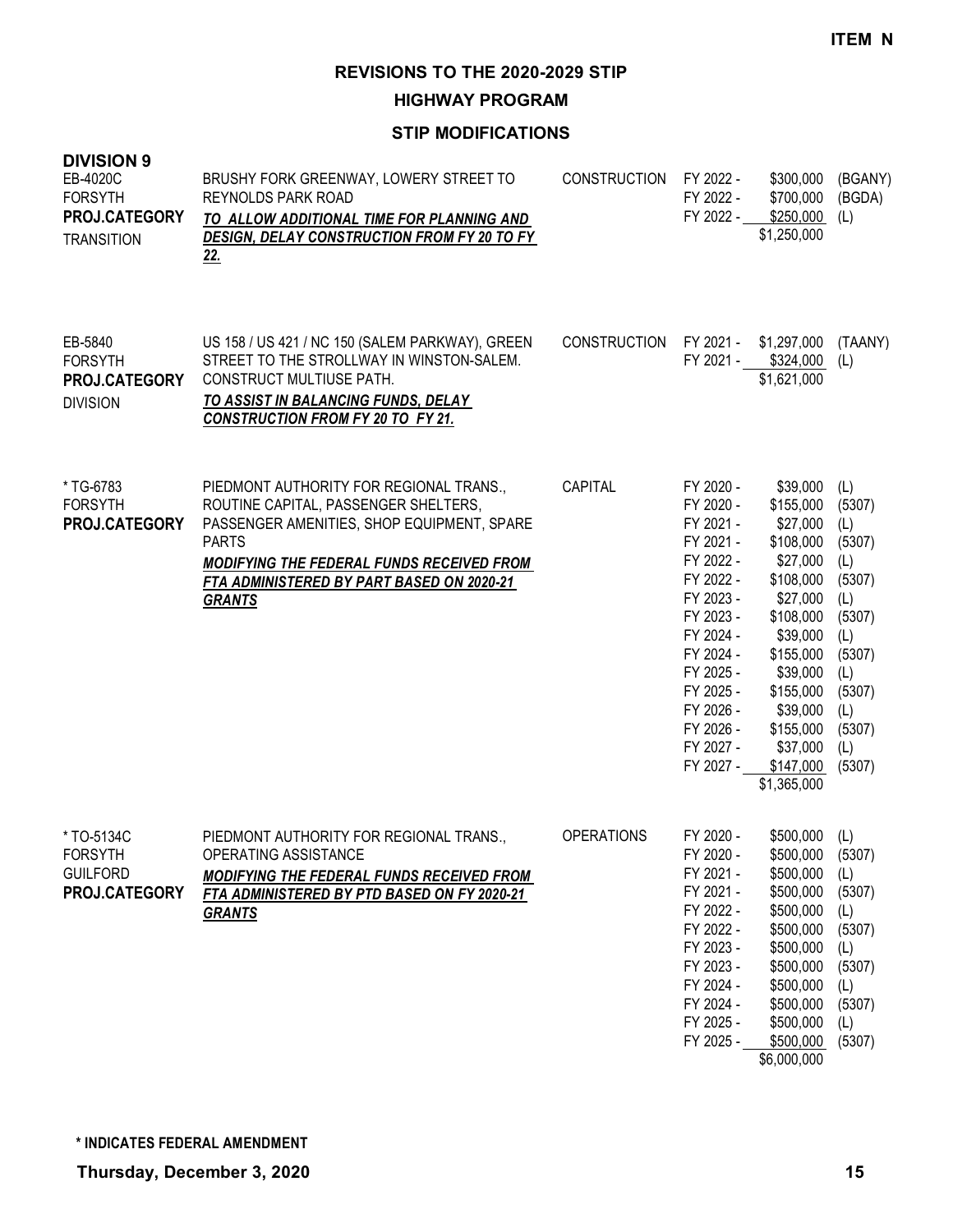**HIGHWAY PROGRAM**

| <b>DIVISION 9</b><br>*TO-6150<br><b>FORSYTH</b><br>PROJ.CATEGORY | PIEDMONT AUTHORITY FOR REGIONAL TRANS.,<br>OPERATING ASSISTANCE<br><b>MODIFYING THE FEDERAL FUNDS RECEIVED FROM</b><br>FTA ADMINISTERED BY PART BASED ON FY 2020-21<br><b>GRANTS</b>                                                                                                                                                        | <b>OPERATIONS</b>                                       | FY 2020 -<br>FY 2020 -<br>FY 2021 -<br>FY 2021 -<br>FY 2022 -<br>FY 2022 -<br>FY 2023 -<br>FY 2023 -<br>FY 2024 -<br>FY 2024 -<br>FY 2025 -<br>FY 2025 -<br>FY 2026 -<br>FY 2026 -<br>FY 2027 -<br>FY 2027 - | \$485,000<br>\$485,000<br>\$542,000<br>\$542,000<br>\$542,000<br>\$542,000<br>\$542,000<br>\$542,000<br>\$485,000<br>\$485,000<br>\$485,000<br>\$485,000<br>\$485,000<br>\$485,000<br>\$485,000<br>\$485,000<br>\$8,102,000 | (L)<br>(5307)<br>(L)<br>(5307)<br>(L)<br>(5307)<br>(L)<br>(5307)<br>(L)<br>(5307)<br>(L)<br>(5307)<br>(L)<br>(5307)<br>(L)<br>(5307) |
|------------------------------------------------------------------|---------------------------------------------------------------------------------------------------------------------------------------------------------------------------------------------------------------------------------------------------------------------------------------------------------------------------------------------|---------------------------------------------------------|--------------------------------------------------------------------------------------------------------------------------------------------------------------------------------------------------------------|-----------------------------------------------------------------------------------------------------------------------------------------------------------------------------------------------------------------------------|--------------------------------------------------------------------------------------------------------------------------------------|
| * U-2925C<br><b>FORSYTH</b><br>PROJ.CATEGORY<br><b>DIVISION</b>  | NEW ROUTE, SALEM CREEK CONNECTOR, SR 4326<br>(RAMS DRIVE) TO SR 4325 (MARTIN LUTHER KING, JR.<br>DRIVE) IN WINSTON-SALEM. LANDSCAPING AND<br>LIGHTING ON NEW LOCATION.<br>ADD SEGMENT C AT REQUEST OF MPO FOR<br><b>SUPPLEMENTAL CONSTRUCTION.</b>                                                                                          | <b>ENGINEERING</b><br><b>CONSTRUCTION</b>               | 2021<br>2021<br>2022<br>2022                                                                                                                                                                                 | \$362,000<br>\$91,000<br>\$1,086,000<br>\$272,000<br>\$1,811,000                                                                                                                                                            | (BGDA)<br>(L)<br>(BGDA)<br>(L)                                                                                                       |
| U-5617<br><b>FORSYTH</b><br>PROJ.CATEGORY<br><b>DIVISION</b>     | SR 1173 (WILLIAMS ROAD), IMPROVE ROUNDABOUTS<br>WEST & EAST OF BRIDGE OVER US 421. WIDEN TO<br>MULTI-LANES FROM ROUNDABOUT EAST OF BRIDGE<br>TO WEST OF ROUNDABOUT AT SR 1001<br>(SHALLOWFORD ROAD) WITH SIDEWALKS ON BOTH<br>SIDES. TOWN OF LEWISVILLE.<br>TO ASSIST IN BALANCING FUNDS, DELAY<br><b>CONSTRUCTION FROM FY 20 TO FY 21.</b> | <b>CONSTRUCTION</b>                                     | FY 2021 -<br>FY 2021 -                                                                                                                                                                                       | \$928,000<br>\$232,000<br>\$1,160,000                                                                                                                                                                                       | (BGDA)<br>(L)                                                                                                                        |
| * U-5899<br><b>FORSYTH</b><br>PROJ.CATEGORY<br><b>DIVISION</b>   | NEW ROUTE, FORUM PARKWAY CONNECTOR, SR<br>3955 (FORUM PARKWAY) TO NC 66 (UNIVERSITY<br>PARKWAY) IN RURAL HALL. CONSTRUCT 2-LANE<br>ROADWAY ON NEW LOCATION.<br><b>COST INCREASE EXCEEDING \$2 MILLION AND 25%</b><br>THRESHOLDS.                                                                                                            | RIGHT-OF-WAY<br><b>UTILITIES</b><br><b>CONSTRUCTION</b> | FY 2022 -<br>FY 2022 -<br>FY 2024 -<br>FY 2025 -                                                                                                                                                             | \$8,000,000<br>\$1,000,000<br>\$5,250,000<br>\$5,250,000<br>\$19,500,000                                                                                                                                                    | (T)<br>(T)<br>(T)<br>(T)                                                                                                             |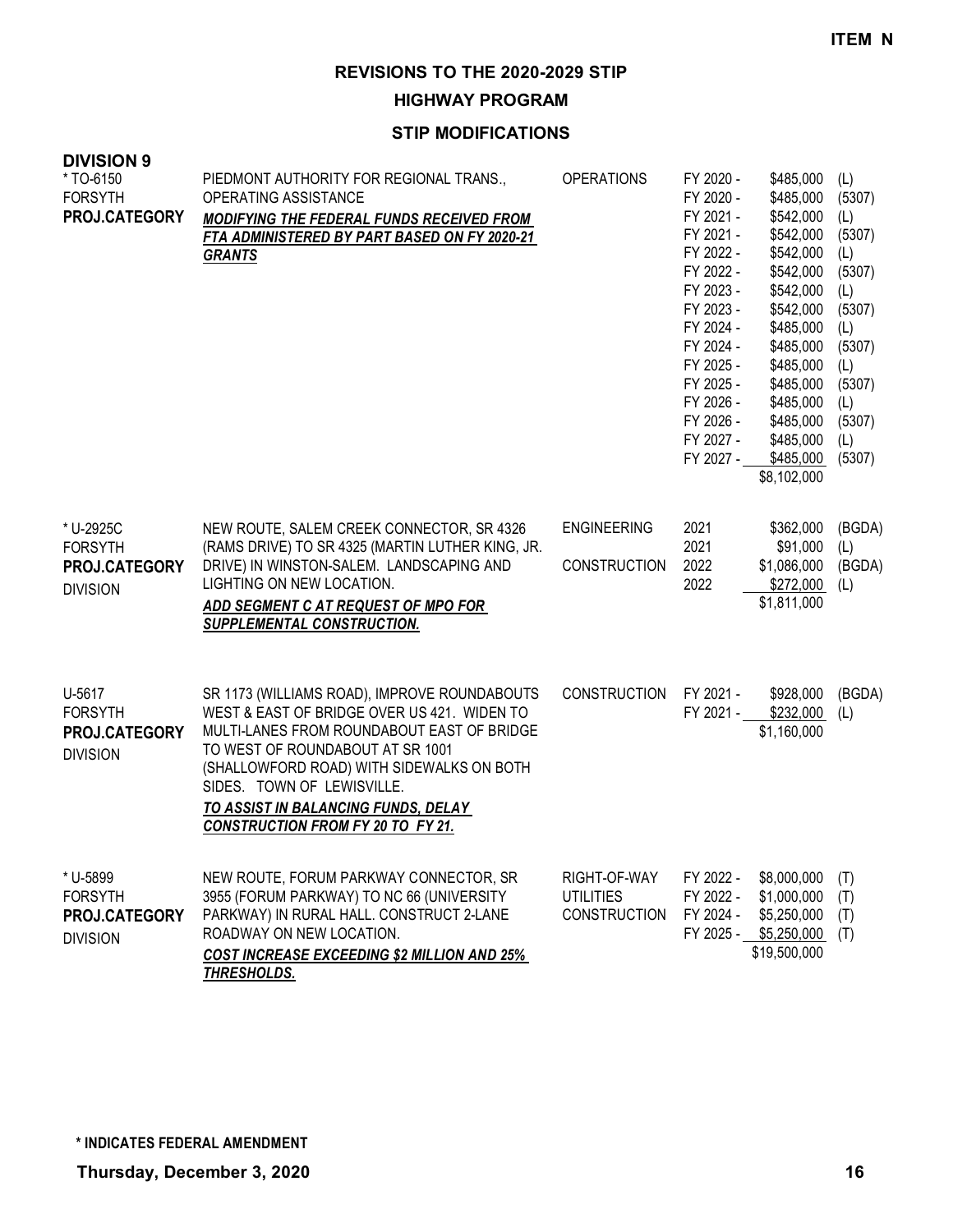**HIGHWAY PROGRAM**

### **STIP MODIFICATIONS**

| <b>DIVISION 10</b><br>B-5808<br><b>CABARRUS</b><br>PROJ.CATEGORY<br><b>REGIONAL</b>  | US 29 US 601, REPLACE BRIDGE 120057 AND BRIDGE<br>120059 OVER IRISH BUFFALO CREEK.<br>TO ASSIST IN BALANCING FUNDS, DELAY RIGHT-OF-<br><b>WAY FROM FY 20 TO FY 21.</b>                                                                                | RIGHT-OF-WAY<br><b>CONSTRUCTION</b>                     | FY 2021 -<br>FY 2022 -                                                     | \$255,000<br>\$2,550,000<br>FY 2023 - \$2,550,000<br>\$5,355,000                                  | (NHPB)<br>(NHPB)<br>(NHPB)                            |
|--------------------------------------------------------------------------------------|-------------------------------------------------------------------------------------------------------------------------------------------------------------------------------------------------------------------------------------------------------|---------------------------------------------------------|----------------------------------------------------------------------------|---------------------------------------------------------------------------------------------------|-------------------------------------------------------|
| U-6105<br><b>MECKLENBURG</b><br>PROJ.CATEGORY<br><b>DIVISION</b>                     | CORNELIUS, SR 2415 (BAILEY ROAD), POOLE PLACE<br>DRIVE TO US 21 (STATESVILLE ROAD). CONSTRUCT<br>ROADWAY ON NEW LOCATION.<br>TO ASSIST IN BALANCING FUNDS, DELAY RIGHT-OF-<br>WAY FROM FY 21 TO FY 22 AND CONSTRUCTION<br><b>FROM FY 22 TO FY 23.</b> | RIGHT-OF-WAY<br><b>CONSTRUCTION</b>                     | FY 2022 -<br>FY 2022 -<br>FY 2022 -<br>FY 2023 -<br>FY 2023 -<br>FY 2024 - | \$756,000<br>\$276,000<br>\$1,032,000<br>\$1,122,000<br>\$2,388,000<br>\$1,122,000<br>\$6,696,000 | (BGANY)<br>(BGDA)<br>(L)<br>(BGANY)<br>(L)<br>(BGANY) |
| <b>DIVISION 11</b><br>EB-5806<br>CALDWELL<br>PROJ.CATEGORY<br><b>DIVISION</b>        | LENOIR, HOSPITAL AVENUE, HARPER AVENUE TO US<br>321 (BLOWING ROCK BOULEVARD). CONSTRUCT<br>SIDEWALK.<br>TO ASSIST IN BALANCING FUNDS, DELAY RIGHT-OF-<br><b>WAY FROM FY 20 TO FY 21 AND CONSTRUCTION</b><br><b>FROM FY 20 TO FY 21.</b>               | RIGHT-OF-WAY<br><b>CONSTRUCTION</b>                     | FY 2021 -<br>FY 2021 -<br>FY 2021 -<br>FY 2021 -<br>FY 2021 -              | \$96,000<br>\$24,000<br>\$395,000<br>\$125,000<br>\$130,000<br>\$770,000                          | (TADA)<br>(L)<br>(BGDA)<br>(TADA)<br>(L)              |
| R-5911<br><b>AVERY</b><br>PROJ.CATEGORY<br><b>DIVISION</b>                           | US 19E, NC 194 INTERSECTION. CONSTRUCT RIGHT<br>TURN LANE FROM US 19E NORTHBOUND TO NC 194<br>EASTBOUND.<br>TO ASSIST IN BALANCING FUNDS, DELAY RIGHT-OF-<br>WAY FROM FY 21 TO FY 22.                                                                 | RIGHT-OF-WAY<br><b>UTILITIES</b><br><b>CONSTRUCTION</b> | FY 2022 -<br>FY 2022 -<br>FY 2022 -                                        | \$100,000<br>\$100,000<br>\$300,000<br>\$500,000                                                  | (BGLT5)<br>(BGLT5)<br>(BGLT5)                         |
| <b>DIVISION 12</b><br>EB-5531<br><b>GASTON</b><br>PROJ.CATEGORY<br><b>TRANSITION</b> | BESSEMER CITY, PHASE I: 12TH STREET, CHADWICK<br>COURT TO KAISER ROAD. PHASE II: YELLOW JACKET<br>LANE/BESS TOWN ROAD, 12TH STREET TO 14TH<br>STREET (NC 274). CONSTRUCT SIDEWALKS.                                                                   | <b>CONSTRUCTION</b>                                     | FY 2021 -                                                                  | \$300,000<br>\$300,000                                                                            | (BGANY)                                               |

*TO ASSIST IN BALANCING FUNDS, DELAY CONSTRUCTION FROM FY 20 TO FY 21.*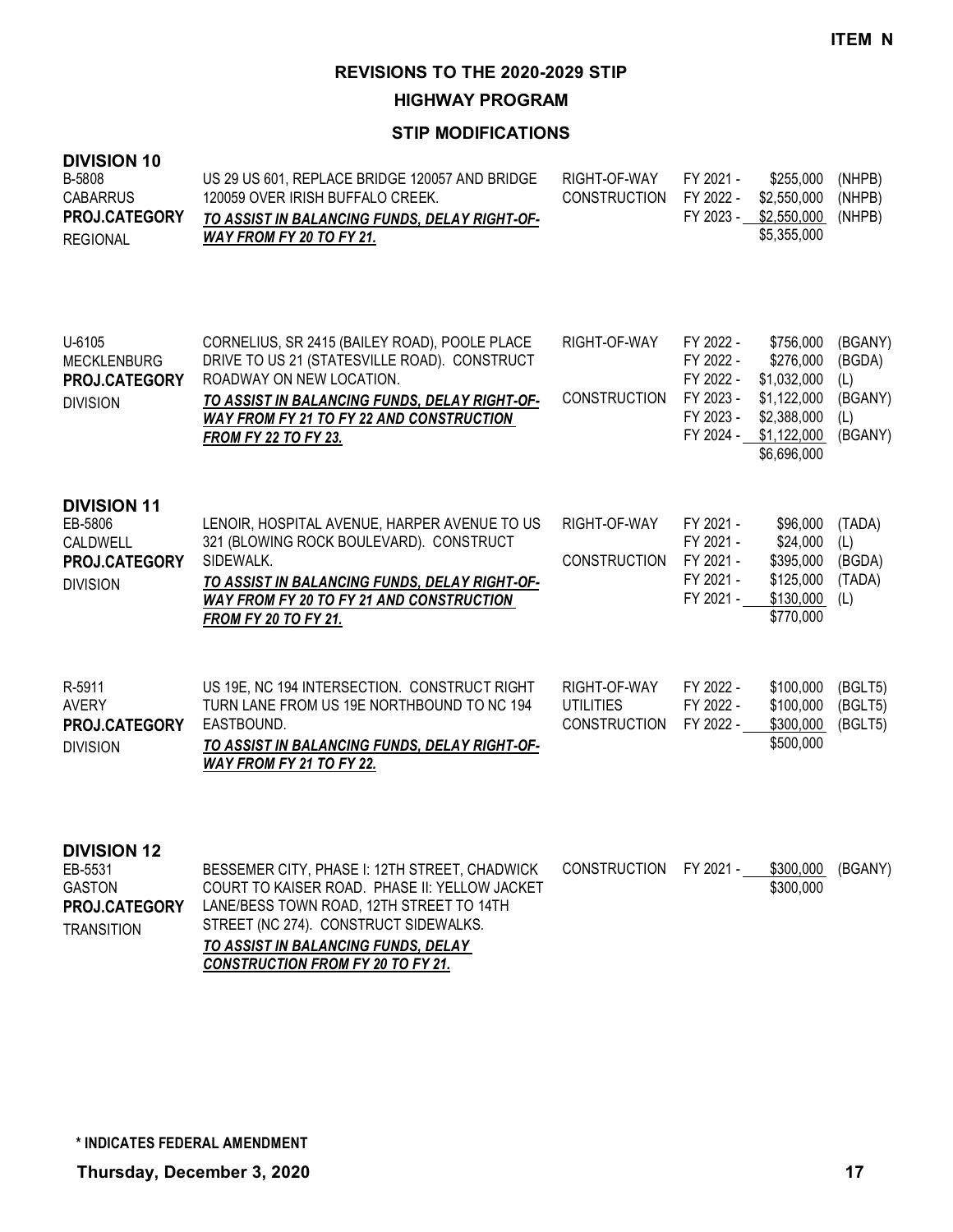**HIGHWAY PROGRAM**

| <b>DIVISION 12</b><br>EB-5788<br><b>IREDELL</b><br>PROJ.CATEGORY<br><b>DIVISION</b> | STATESVILLE, SHELTON AVENUE MULTI-USE PATH,<br>GARNER BAGNAL BOULEVARD TO AMITY HILL ROAD.<br>CONSTRUCT GREENWAY.<br>TO ASSIST IN BALANCING FUNDS, DELAY RIGHT-OF-<br><b>WAY FROM FY 20 TO FY 21.</b>                                                                                                                                                                                                                                                                                                                                                   | RIGHT-OF-WAY                                              | FY 2021 -<br>FY 2021 -                                                                                                                      | \$201,000<br>\$50,000<br>\$251,000                                                                                                                                                               | (BGDA)<br>(L)                                                                          |
|-------------------------------------------------------------------------------------|---------------------------------------------------------------------------------------------------------------------------------------------------------------------------------------------------------------------------------------------------------------------------------------------------------------------------------------------------------------------------------------------------------------------------------------------------------------------------------------------------------------------------------------------------------|-----------------------------------------------------------|---------------------------------------------------------------------------------------------------------------------------------------------|--------------------------------------------------------------------------------------------------------------------------------------------------------------------------------------------------|----------------------------------------------------------------------------------------|
| EB-5818<br><b>IREDELL</b><br>PROJ.CATEGORY<br><b>DIVISION</b>                       | STATESVILLE, CONSTRUCT GREENWAY CONNECTOR<br>UNDER US 21 (TURNERSBURG HIGHWAY).<br>TO ASSIST IN BALANCING FUNDS, DELAY<br><b>CONSTRUCTION FROM FY 20 TO FY 21.</b>                                                                                                                                                                                                                                                                                                                                                                                      | <b>CONSTRUCTION</b>                                       | FY 2021 -                                                                                                                                   | \$1,200,000<br>FY 2021 - \$470,000<br>\$1,670,000                                                                                                                                                | (BGDA)<br>(L)                                                                          |
| EB-5828<br>CATAWBA<br>PROJ.CATEGORY<br><b>DIVISION</b>                              | CLAREMONT, CENTENNIAL BOULEVARD, NORTH<br>OXFORD STREET TO NORTH LOOKOUT STREET.<br>CONSTRUCT SIDEWALK.<br>TO ASSIST IN BALANCING FUNDS, DELAY RIGHT-OF-<br><b>WAY FROM FY 20 TO FY 21 AND CONSTRUCTION</b><br><b>FROM FY 21 TO FY 22.</b>                                                                                                                                                                                                                                                                                                              | RIGHT-OF-WAY<br><b>CONSTRUCTION</b>                       | FY 2021 -<br>FY 2021 -<br>FY 2022 -<br>FY 2022 -                                                                                            | \$25,000<br>\$6,000<br>\$433,000<br>\$108,000<br>\$572,000                                                                                                                                       | (BGDA)<br>(L)<br>(BGDA)<br>(L)                                                         |
| EB-5935<br>CATAWBA<br>PROJ.CATEGORY<br><b>DIVISION</b>                              | CLAREMONT, CONSTRUCT SIDEWALK ALONG<br>CENTENNIAL BOULEVARD FROM NORTH LOOKOUT<br>STREET TO MAIN STREET - (PHASE II).<br>TO ASSIST IN BALANCING FUNDS, DELAY<br><b>CONSTRUCTION FROM FY 20 TO FY 21.</b>                                                                                                                                                                                                                                                                                                                                                | <b>CONSTRUCTION</b>                                       | FY 2021 -<br>FY 2021 -                                                                                                                      | \$480,000<br>\$120,000<br>\$600,000                                                                                                                                                              | (BGDA)<br>(L)                                                                          |
| EB-6038<br>CATAWBA<br>PROJ.CATEGORY<br><b>EXEMPT</b>                                | HICKORY - 9TH STREET NW & 11TH STREET NW<br>MULTI-USE TRAIL & US 321 MULTI-USE, CONSTRUCT<br>MULTI-USE TRAIL FROM OLD LENOIR ROAD MULTI-<br>USE TO HICKORY REGIONAL AIRPORT ALONG<br>CLEMENT BOULEVARD, 13TH AVENUE DRIVE NW,<br>AND 19TH STREET LANE NW (INCLUDES<br>CONSTRUCTION OF BIKE/PED BRIDGE OVER US 321),<br>AND CONSTRUCT MULTI-USE TRAIL FROM 9TH<br>STREET NW ALONG MAIN AVENUE NW TO 11TH<br>STREET NW AND ALONG 11TH STREET NW TO OLD<br>LENOIR ROAD.<br>TO ASSIST IN BALANCING FUNDS, DELAY<br><b>CONSTRUCTION FROM FY 20 TO FY 21.</b> | <b>ENGINEERING</b><br>RIGHT-OF-WAY<br><b>CONSTRUCTION</b> | FY 2020 -<br>FY 2020 -<br>FY 2020 -<br>FY 2020 -<br>FY 2021 -<br>FY 2021 -<br>FY 2022 -<br>FY 2022 -<br>FY 2023 -<br>FY 2023 -<br>FY 2024 - | \$1,764,000<br>\$288,000<br>\$238,000<br>\$259,000<br>\$755,000<br>\$206,000<br>\$4,779,000<br>\$1,306,000<br>\$4,779,000<br>\$1,306,000<br>\$4,779,000<br>FY 2024 - \$1,306,000<br>\$21,765,000 | (DP)<br>(L)<br>(DP)<br>(L)<br>(DP)<br>(L)<br>(DP)<br>(L)<br>(DP)<br>(L)<br>(DP)<br>(L) |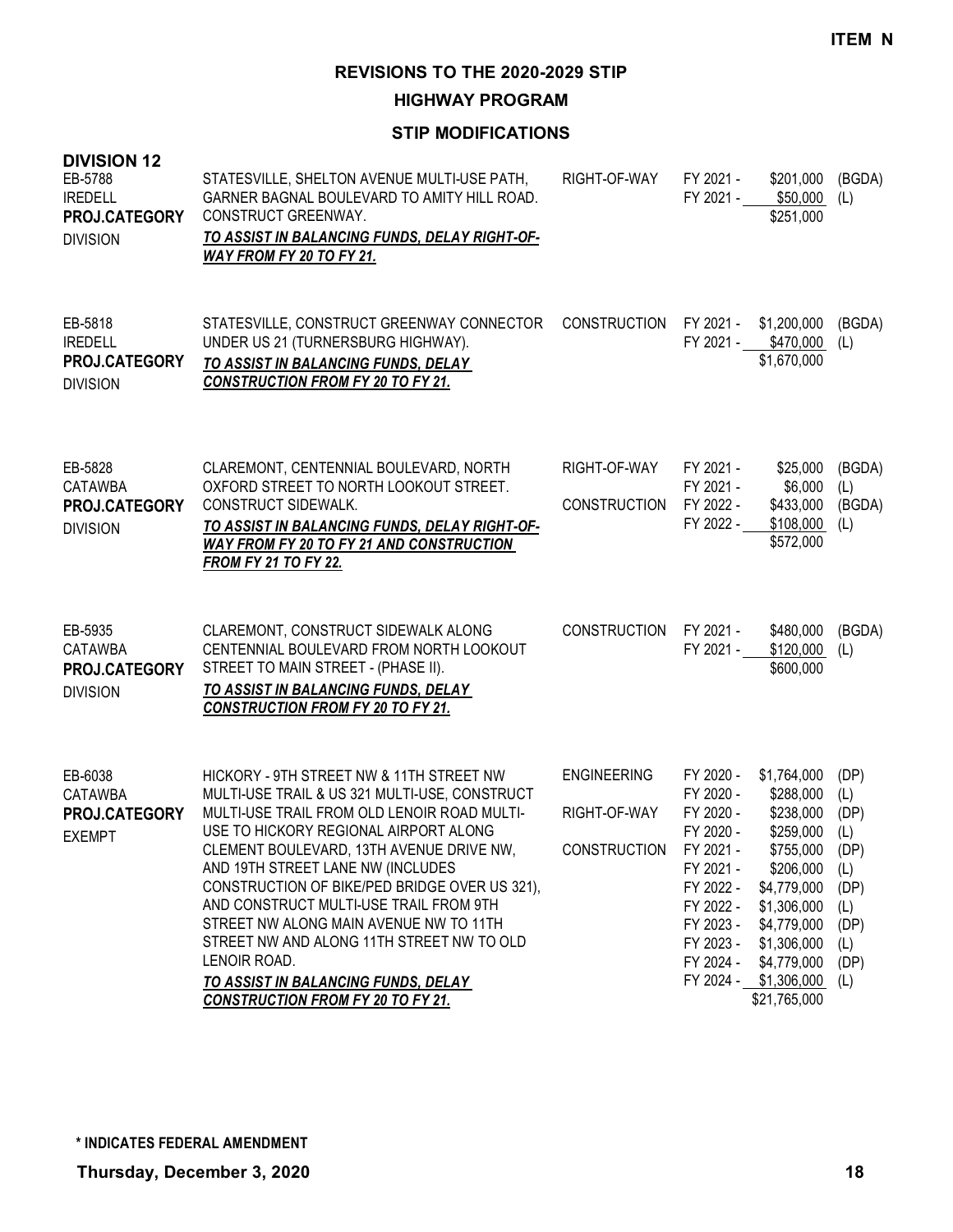**HIGHWAY PROGRAM**

| <b>DIVISION 12</b><br>* U-5959<br><b>GASTON</b><br>PROJ.CATEGORY<br><b>REGIONAL</b>    | US 74 (WILKINSON BOULEVARD), US 74 (WILKINSON<br>BOULEVARD) AT NC 273 (PARK STREET).<br>CONSTRUCT INTERSECTION IMPROVEMENTS.<br>TO ASSIST IN BALANCING FUNDS, DELAY RIGHT-OF-<br>WAY FROM FY 21 TO FY 29 AND CONSTRUCTION<br>FROM FY 22 TO POST YEAR. | RIGHT-OF-WAY<br><b>UTILITIES</b><br><b>CONSTRUCTION</b> | FY 2029 -<br>\$100,000<br>FY 2029 -<br>\$100,000<br>POST YR-<br>\$500,000<br>\$700,000                                                       | (T)<br>(T)<br>(T)                         |
|----------------------------------------------------------------------------------------|-------------------------------------------------------------------------------------------------------------------------------------------------------------------------------------------------------------------------------------------------------|---------------------------------------------------------|----------------------------------------------------------------------------------------------------------------------------------------------|-------------------------------------------|
| * U-5970<br><b>GASTON</b><br>PROJ.CATEGORY<br><b>REGIONAL</b>                          | US 321 (SOUTH YORK ROAD), 19TH AVENUE TO<br>CLYDE. CONSTRUCT ACCESS MANAGEMENT<br>IMPROVEMENTS.<br>TO ASSIST IN BALANCING FUNDS, DELAY RIGHT-OF-<br>WAY FROM FY 23 TO FY 29 AND CONSTRUCTION<br>FROM FY 25 TO POST YEAR.                              | RIGHT-OF-WAY<br><b>UTILITIES</b><br><b>CONSTRUCTION</b> | FY 2029 -<br>\$130,000<br>POST YR-<br>\$1,170,000<br>FY 2029 -<br>\$500,000<br>\$2,800,000<br>POST YR<br>\$4,600,000                         | (T)<br>(T)<br>(T)<br>(T)                  |
| U-6139<br><b>LINCOLN</b><br>PROJ.CATEGORY<br><b>REGIONAL</b>                           | NC 73, SR 1383 (INGLESIDE FARM ROAD) TO NC 16.<br>WIDEN TO MULTI-LANES.<br>TO ASSIST IN BALANCING FUNDS, DELAY RIGHT-OF-<br>WAY FROM FY 28 TO FY 29.                                                                                                  | RIGHT-OF-WAY<br><b>UTILITIES</b><br><b>CONSTRUCTION</b> | FY 2029 -<br>\$10,000<br>\$5,590,000<br>POST YR-<br>FY 2029 -<br>\$10,000<br>POST YR-<br>\$1,490,000<br>POST YR \$42,000,000<br>\$49,100,000 | (NHP)<br>(NHP)<br>(NHP)<br>(NHP)<br>(NHP) |
| <b>DIVISION 13</b><br>EB-5915<br><b>RUTHERFORD</b><br>PROJ.CATEGORY<br><b>DIVISION</b> | THERMAL BELT RAIL TRAIL, US 64/74A IN RUTH TO<br>FORREST HUNT DRIVE. CONSTRUCT INTERSECTION<br>IMPROVEMENTS AT SELECTED LOCATIONS ALONG<br>RAIL CORRIDOR.<br><b>ACCELERATE CONSTRUCTION FROM FY 22 TO FY 21</b><br>TO ALIGN WITH ORIGINAL SCHEDULE.   | CONSTRUCTION                                            | FY 2021 -<br>\$267,000<br>FY 2021 -<br>\$67,000<br>\$334,000                                                                                 | (TA)<br>(L)                               |
| * TA-6626<br><b>BUNCOMBE</b><br>PROJ.CATEGORY                                          | ASHEVILLE REDEFINES TRANSIT, ART BUSES AND<br>OTHER ROUTINE CAPITAL ITEMS<br>ADD 5339 FUNDING TO FY 2021                                                                                                                                              | CAPITAL                                                 | FY 2020 -<br>\$38,000<br>FY 2020 -<br>\$151,000<br>FY 2021 -<br>\$250,000<br>FY 2021 -<br>\$1,000,000<br>\$1,439,000                         | (L)<br>(5339)<br>(L)<br>(5339)            |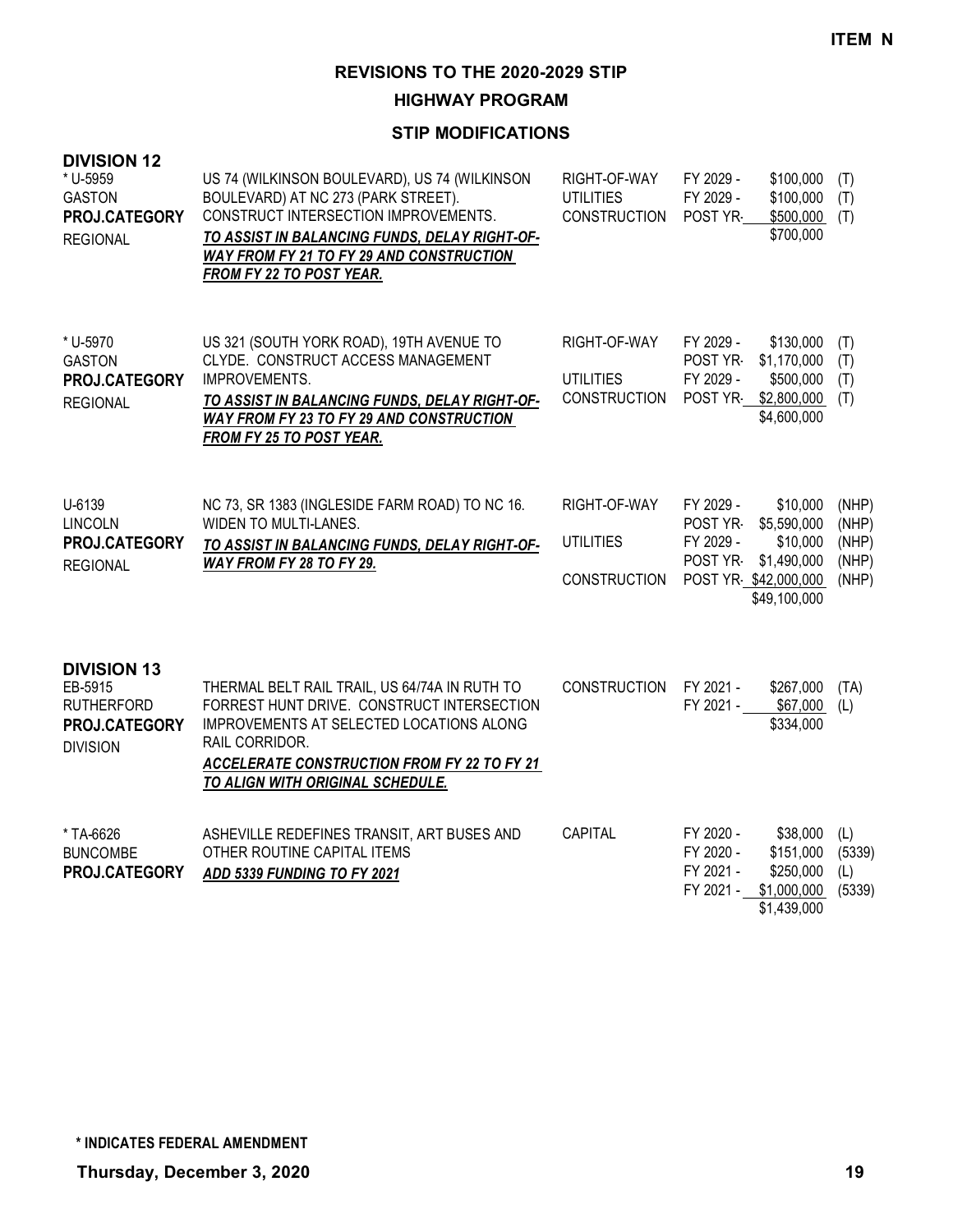**HIGHWAY PROGRAM**

#### **STIP MODIFICATIONS**

| <b>DIVISION 13</b><br>*TQ-6186<br><b>BUNCOMBE</b><br>PROJ.CATEGORY               | ASHEVILLE REDEFINES TRANSIT, 5310 TRADITIONAL<br><b>PROJECTS</b><br>ADD FUNDING FOR FY 2021 AND FY 2022                                                                            | CAPITAL             | FY 2020 -<br>FY 2020 -<br>FY 2021 -<br>FY 2021 -<br>FY 2022 -<br>FY 2022 - | \$45,000<br>\$182,000<br>\$47,000<br>\$188,000<br>\$46,000<br>\$185,000<br>\$693,000    | (L)<br>(5310)<br>(L)<br>(5310)<br>(L)<br>(5310) |
|----------------------------------------------------------------------------------|------------------------------------------------------------------------------------------------------------------------------------------------------------------------------------|---------------------|----------------------------------------------------------------------------|-----------------------------------------------------------------------------------------|-------------------------------------------------|
| *TQ-6187<br><b>BUNCOMBE</b><br>PROJ.CATEGORY                                     | ASHEVILLE REDEFINES TRANSIT, 5310 OTHER<br><b>PROJECTS</b><br>ADD FUNDING FOR FY 2021 AND FY 2022                                                                                  | <b>OPERATIONS</b>   | FY 2020 -<br>FY 2020 -<br>FY 2021 -<br>FY 2021 -<br>FY 2022 -<br>FY 2022 - | \$115,000<br>\$115,000<br>\$111,000<br>\$111,000<br>\$118,000<br>\$118,000<br>\$688,000 | (L)<br>(5310)<br>(L)<br>(5310)<br>(L)<br>(5310) |
| * TQ-7010<br><b>BUNCOMBE</b><br>PROJ.CATEGORY                                    | ASHEVILLE RIDES TRANSIT, ASHEVILLE RIDES<br>TRANSIT. 5310 ADMINISTRATIVE OVERSIGHT.<br>ADD FUNDING FOR FY 2021 AND FY 2022                                                         | CAPITAL             | FY 2020 -<br>FY 2021 -<br>FY 2022 -                                        | \$33,000<br>\$33,000<br>\$34,000<br>\$100,000                                           | (5310)<br>(5310)<br>(5310)                      |
| <b>DIVISION 14</b><br>B-5550<br>TRANSYLVANIA<br>PROJ.CATEGORY<br><b>DIVISION</b> | BREVARD, REPLACE BRIDGE 870102 ON RAILROAD<br>AVENUE OVER KINGS CREEK.<br>TO ASSIST IN BALANCING FUNDS, DELAY<br><b>CONSTRUCTION FROM FY 20 TO FY 21.</b>                          | <b>CONSTRUCTION</b> | FY 2021 -<br>FY 2021 -                                                     | \$600,000<br>\$150,000<br>\$750,000                                                     | (BG5200)<br>(L)                                 |
| EB-5926<br><b>HAYWOOD</b><br>PROJ.CATEGORY<br><b>DIVISION</b>                    | US 19 (SOCO ROAD), US 276 TO FIE TOP ROAD.<br>CONSTRUCT BICYCLE AND PEDESTRIAN<br>IMPROVEMENTS.<br>TO ASSIST IN BALANCING FUNDS, DELAY<br><b>CONSTRUCTION FROM FY 20 TO FY 21.</b> | <b>CONSTRUCTION</b> | FY 2021 -                                                                  | \$1,440,000<br>FY 2021 - \$360,000 (L)<br>\$1,800,000                                   | (BGANY)                                         |
| EB-5945                                                                          | TOWN OF CANTON, CHAMPION DRIVE, NORTH                                                                                                                                              | RIGHT-OF-WAY        | FY 2021 -                                                                  | \$160,000                                                                               | (BGDA)                                          |

**PROJ.CATEGORY** SIDEWALKS. *TO ASSIST IN BALANCING FUNDS, DELAY RIGHT-OF-WAY FROM FY 20 TO FY 21.* DIVISION

CANTON ROAD TO THICKETY ROAD. CONSTRUCT

**\* INDICATES FEDERAL AMENDMENT**

HAYWOOD

FY 2021 - \$40,000 (L)

\$200,000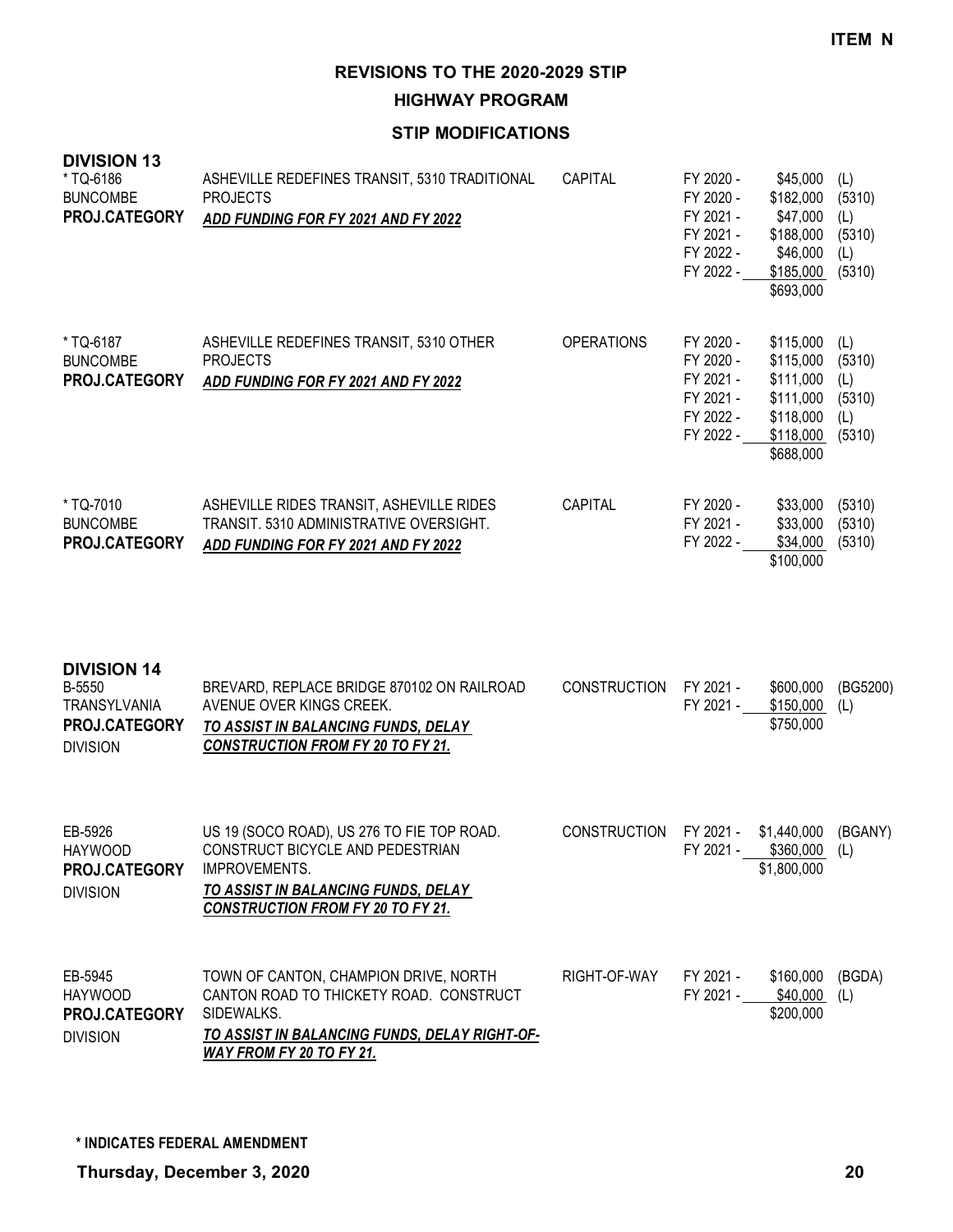**HIGHWAY PROGRAM**

## **STIP MODIFICATIONS**

| <b>DIVISION 14</b><br>R-5865<br>TRANSYLVANIA<br><b>PROJ.CATEGORY</b><br><b>EXEMPT</b> | US 276, US 64 TO AVERY CREEK TRAIL HEAD. WIDEN<br>TO 3-LANES WITH BICYCLE LANES. NC FLAP DOT<br>$276(1)$ .<br>TO ASSIST IN BALANCING FUNDS, DELAY<br><b>CONSTRUCTION FROM FY 22 TO FY 23.</b>                | <b>CONSTRUCTION</b> | FY 2023 -<br>FY 2023 -                                                                               | \$2,520,000<br>\$630,000<br>\$3,150,000                                                                | (FLAP)<br>(S(M))                                                 |
|---------------------------------------------------------------------------------------|--------------------------------------------------------------------------------------------------------------------------------------------------------------------------------------------------------------|---------------------|------------------------------------------------------------------------------------------------------|--------------------------------------------------------------------------------------------------------|------------------------------------------------------------------|
| * TG-6143<br><b>HENDERSON</b><br><b>PROJ.CATEGORY</b>                                 | APPLE COUNTRY TRANSIT. W. CAROLINA<br>COMMUNITY, ROUTINE CAPITAL - BUS STOP<br>SHELTERS, BENCHES, SHOP EQUIPMENT, SPARE<br>PARTS, ENGINES, FAREBOX, SERVICE VEHICLES, ETC<br><b>ADD 5307 FUND TO FY 2021</b> | <b>CAPITAL</b>      | FY 2020 -<br>FY 2020 -<br>FY 2021 -<br>FY 2021 -<br>FY 2022 -<br>FY 2022 -<br>FY 2023 -<br>FY 2023 - | \$8,000<br>\$31,000<br>\$8,000<br>\$116,000<br>\$8,000<br>\$31,000<br>\$8,000<br>\$31,000<br>\$241,000 | (L)<br>(5307)<br>(L)<br>(5307)<br>(L)<br>(5307)<br>(L)<br>(5307) |

# **STIP DELETIONS**

#### **DIVISION 2**

| * W-5702P       | VARIOUS, 128 SECONDARY ROADS AND 1 PRIMARY          | CONSTRUCTION FY 2021 - | \$2.995.000 | (T) |
|-----------------|-----------------------------------------------------|------------------------|-------------|-----|
| <b>JONES</b>    | ROUTE (NC 11) IN                                    |                        | \$2,995,000 |     |
| <b>GREENE</b>   | EIGHT COUNTIES IN DIVISION 2. INSTALL               |                        |             |     |
| <b>PAMLICO</b>  | <b>THERMOPLASTIC</b>                                |                        |             |     |
| <b>BEAUFORT</b> | PAVEMENT MARKINGS.                                  |                        |             |     |
| LENOIR          | <b>PROJECT TO NO LONGER UTILIZE BUILD NC BONDS.</b> |                        |             |     |
| <b>PITT</b>     | <b>SPECIFIC PROJECT BREAK NOT NEEDED IN STIP.</b>   |                        |             |     |
| CRAVEN          |                                                     |                        |             |     |
| CARTERET        |                                                     |                        |             |     |
|                 |                                                     |                        |             |     |

| <b>DIVISION 5</b>    |                                                |              |           |           |        |
|----------------------|------------------------------------------------|--------------|-----------|-----------|--------|
| * U-6095             | US 64 BUSINESS (NEW BERN AVENUE), FREEDOM      | RIGHT-OF-WAY | FY 2021 - | \$90.000  | (BGDA) |
| WAKE                 | DRIVE TO PATRIOT DRIVE IN RALEIGH. ADD LANE IN |              | FY 2021 - | \$22.000  | (L)    |
| <b>PROJ.CATEGORY</b> | EASTBOUND DIRECTION.                           | CONSTRUCTION | FY 2022 - | \$320.000 | (BGDA) |
| REGIONAL             | PROJECT DELETED AT THE REQUEST OF MPO.         |              | FY 2022 - | \$80.000  | (L)    |
|                      | <b>PROJECT DECLINED BY CITY.</b>               |              |           | \$512,000 |        |
|                      |                                                |              |           |           |        |